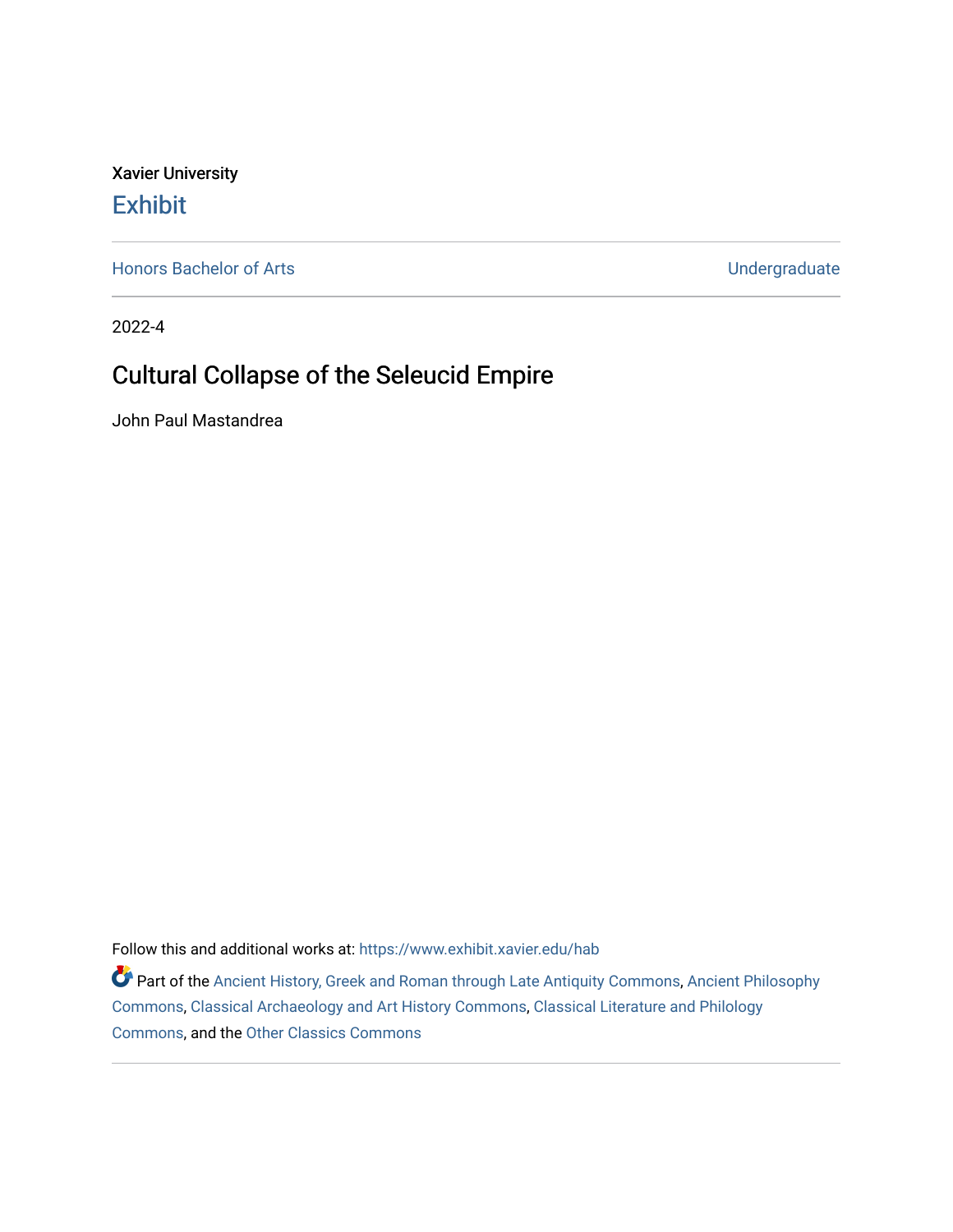# **Cultural Collapse of the Seleucid Empire**

By: John Paul Mastandrea

Directed by: Dr. Shannon Byrne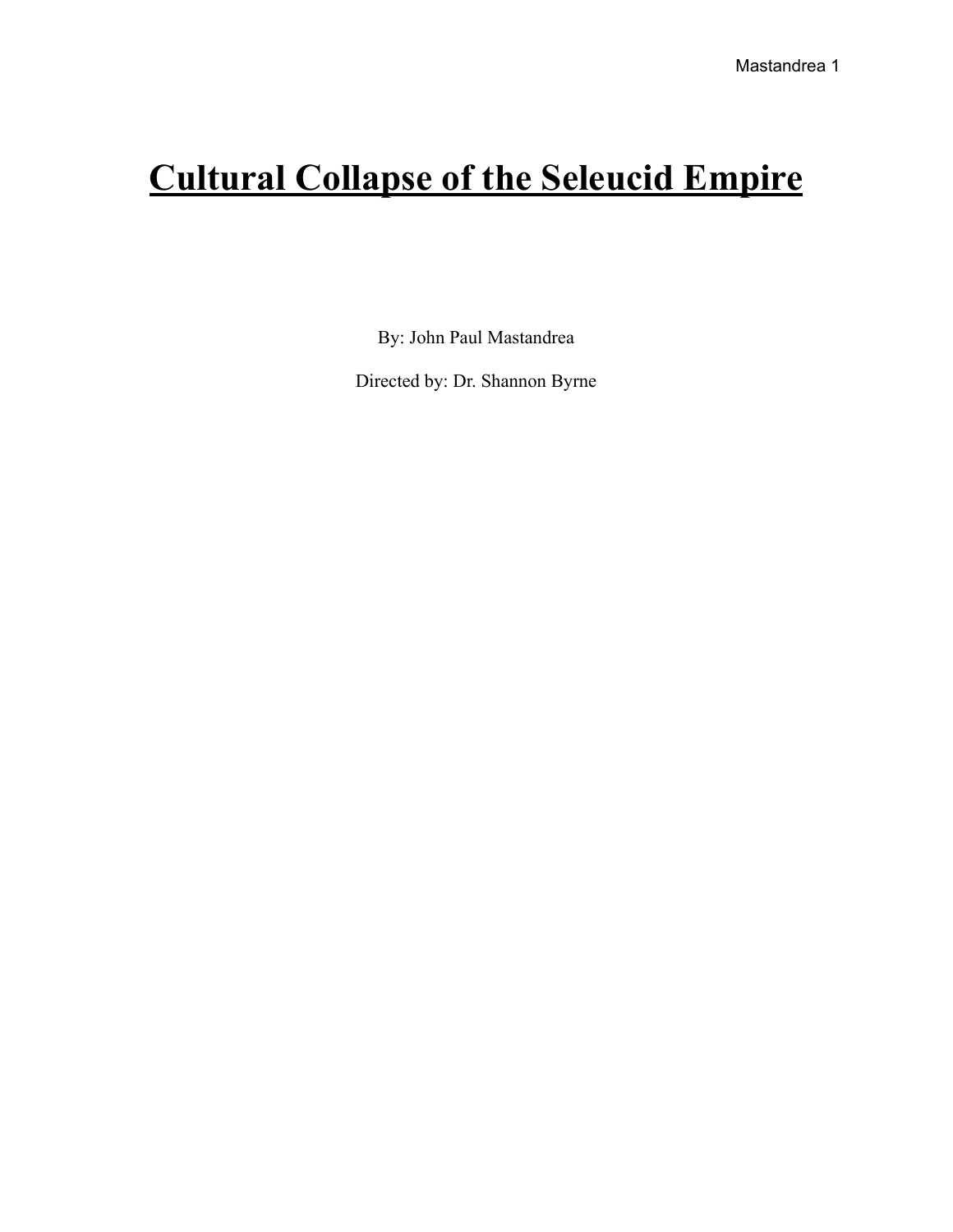# **Abstract:**

This paper seeks to explore the causes for the collapse of the Seleucid Empire following the death of Alexander the Great. The reasons for this collapse were numerous, but primarily focus on the administrative difficulties inherited from the Persian empire, the vast cultural differences within the empire, and the priorities of the Seleucid rulers. In order to show a counter point of a Greek state that succeeded in ruling a foriegn people, the exploration of Ptolemaic Egypt is put alongside the Seleucids. The Egyptian Greeks succeeded in all of the ways that the Seleucids failed. By putting these two states alongside each other it becomes abundantly clear the difficulties that faced the Seleucids in their rule of the Middle East. The Seleucid period is very poorly documented in the regions that this paper is attempting to study, so a mixture of later literary sources, archaeological evidence, and sociology is used to establish a picture of what might have been going on in this period during the first few centuries BC. In the end, the main reasons for the Seleucid collapse came down to their inability to rule the vast and diverse empire that they had inherited during the Diadochi Period. One thing is clear about this period though, instead of creating a legacy of rule in the Middle East, the Seleucids would go down as primarily a footnote in the historical studies of these regions.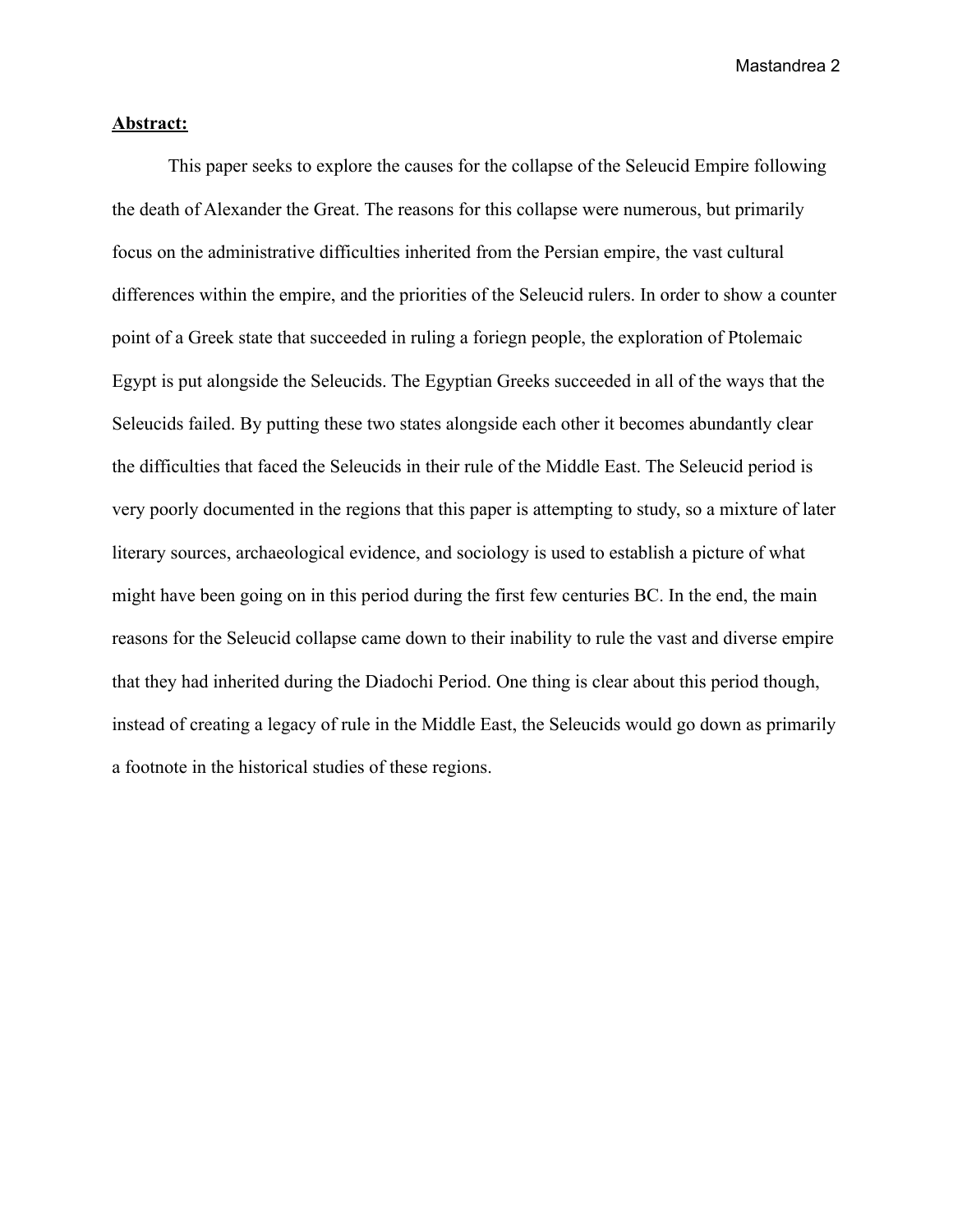# **I. Introduction**

The Middle East recently has been synonymous with instability. It seems that you cannot talk about modern world events without mentioning the "situation" of this particular region of the world. Understanding why means tracing the history of this region back millenia, and understanding the factors that shaped the cultures and economies of this region. For this paper, the Seleucid Empire has been chosen as an example of the instability of this region, and the challenges associated with the conquest and rule of the peoples who live there. From ancient times to modern day this region has been troublesome to rule, and in order to find out why the Seleucid empire has been chosen as an example of an empire which failed to rule the region. In order to establish the context of Seleucid occupation, a brief overview of the Diadochi period is necessary.

After the death of Alexander his empire fell into a power struggle among his top generals. The inheritance of Alexander's empire was not a peaceful transition of power from one ruler to another, but instead broke the empire into a series of wars led by the successor kings vying for control of the territory once conquered by Alexander. This territory stretched all the way from Greece into the Middle East and reached into India. The Indus Valley limited the eastern extent of this empire with any further ambition stopped by the reluctance of his men.<sup>1</sup> The conquered Persians had held lands from Armenia and Syria all the way through Bactria and Sogdiana.<sup>2</sup> The regions of Bactria and Sogdiana are especially interesting here and will become a focal point of this inquiry into the collapse of the Seleucid Empire. The Seleucids inherited by far the largest piece of this empire.<sup>3</sup> But while the Seleucid empire inherited after the death of Alexander was vast, stretching from Syria through to the Indus valley, it was also highly regionalized. These

<sup>&</sup>lt;sup>1</sup> Romm "Ghost on the Throne" 44

<sup>&</sup>lt;sup>2</sup> Briant "From Cyrus to Alexander" 696

<sup>3</sup> Overtoom "Reign of Arrows"66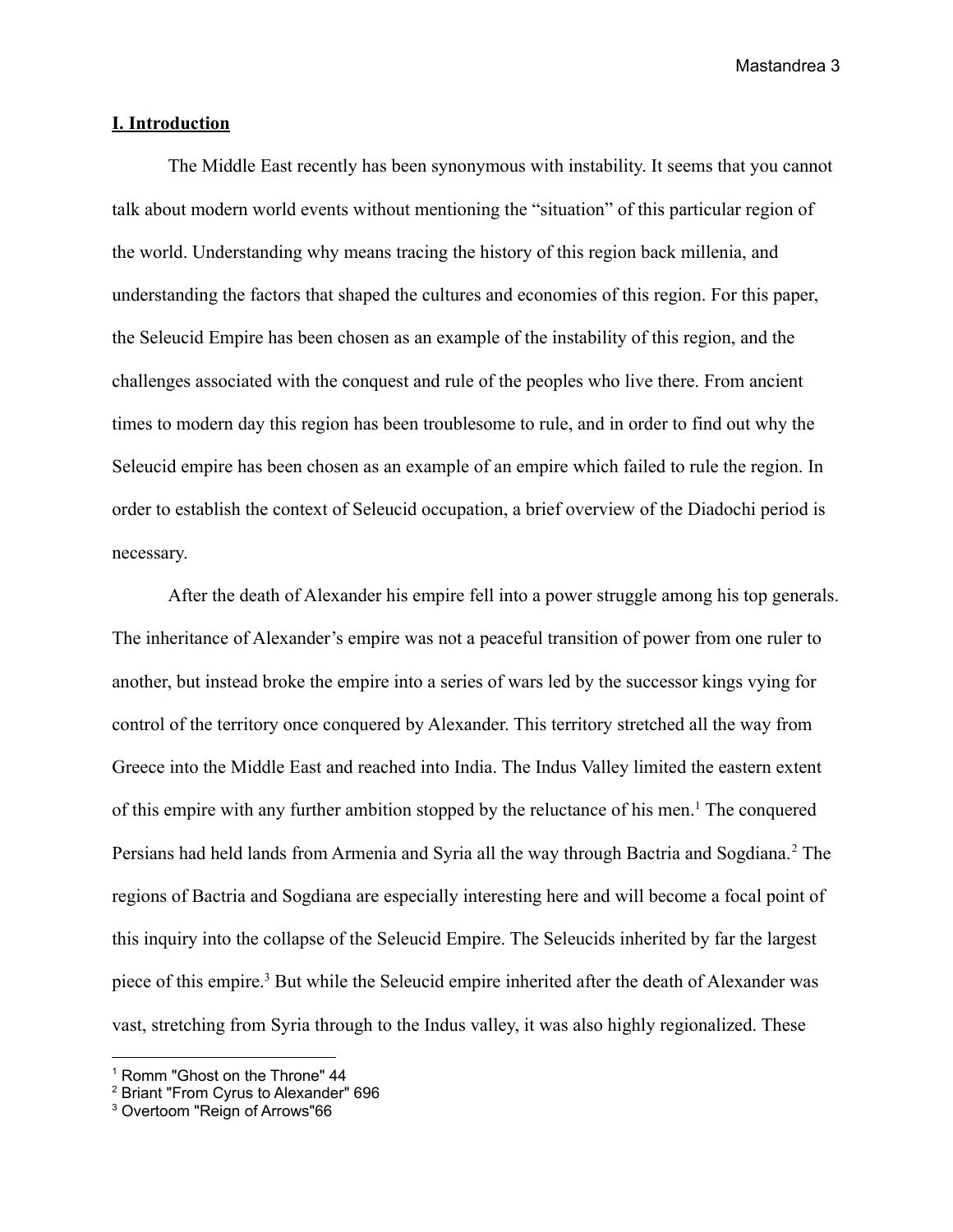regions and the peoples who lived within them, are especially important to understanding the collapse of this empire.

The Diadochi period itself was a complex and tumultuous time for Greece, Egypt, and the Middle East. The break up of Alexander the Great's empire was not a simple inheritance of power, but instead a struggle among his top generals for inheritance of specific portions of the Macedonian Empire. Perdiccas, with the signet ring of Alexander, attempted to set up a government with its head in Babylon in order to organize the rule of the empire.<sup>4</sup> This would not prove to be a successful endeavor. Following the death of Alexander, men such as Antigonus, Perdiccas, Seleucus and Ptolemy all had equal claim to the power vacuum left behind.<sup>5</sup> In the struggle between the leading men of Alexander many kingdoms were formed across what used to be the Macedonian Empire. Two of these states: the Seleucid Empire and the Ptolemaic Kingdom expanded Greek territory beyond what had been controlled by Greeks at any time before Alexander. While these politics are less valuable to understanding the collapse of the eastern satrapies under the Seleucids, it sets an important backdrop to the events which transpired in modern day Iran, Afghanistan, and India.

Alongside the Seleucid Empire, Ptolemaic Egypt stands as a counter view of a successor kingdom which succeeded for the exact reasons the Seleucid empire failed. While it was forged in the same wars that created the Seleucid empire after the death of Alexander, Ptolemaic Egypt inherited a much different region than their Seleucid counterparts. Here the Ptolemies inherited one region with one shared history, and were thus able to work themselves more readily into a kingship over the peoples who lived there.<sup>6</sup> Their methods of rule were able to extend over all of the people in their kingdom without ostracizing certain groups. This distinction is the basis of

<sup>4</sup> Romm "Ghost on the Throne" 111

<sup>5</sup> Meeus "Confusing Aim and Result" 3

<sup>6</sup> Manning "The Last Pharaohs" 2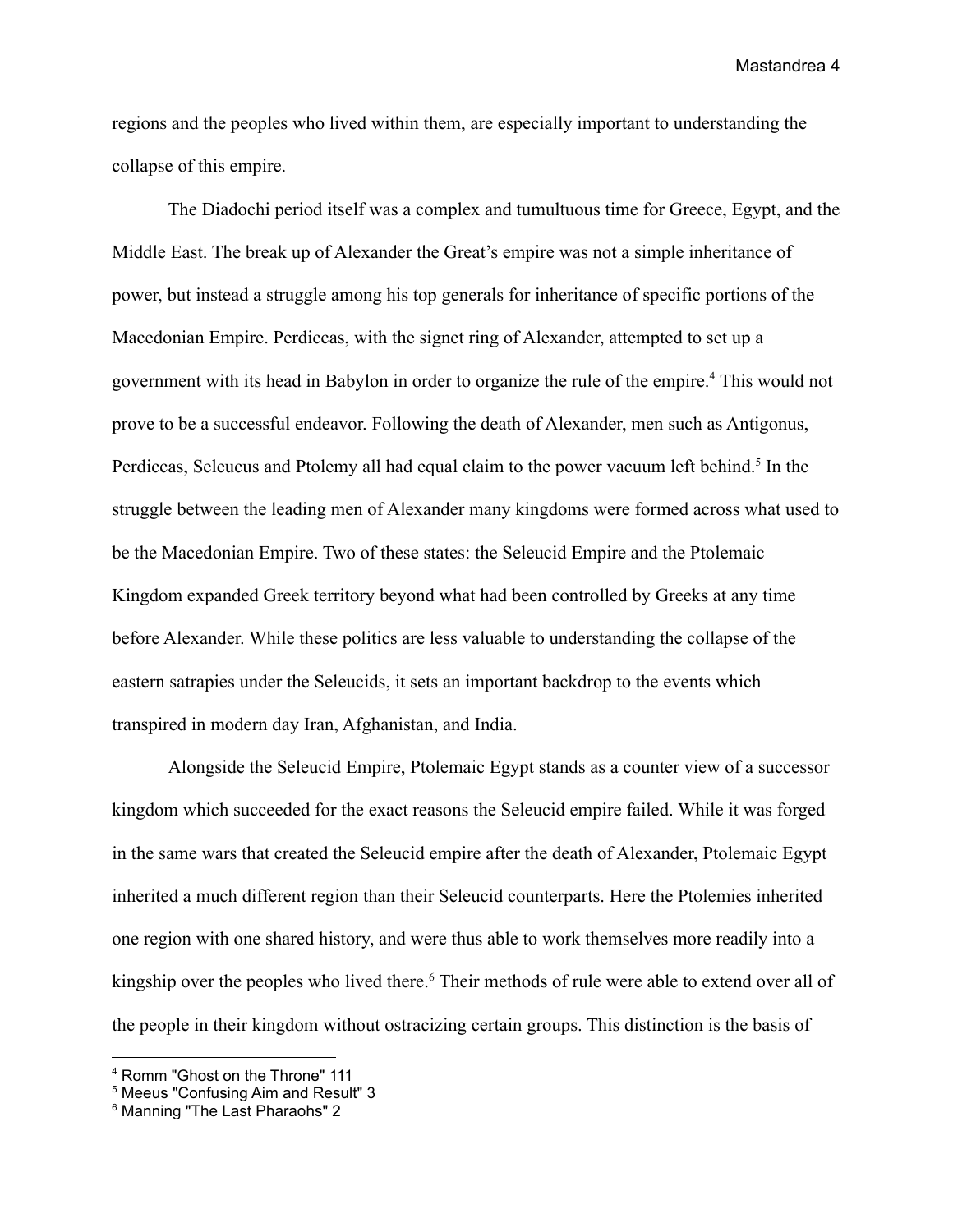comparison between the Seleucid and Ptolemaic dynasties, and by showing the effects of this difference in various aspects of each kingdom, a clear answer to the failures of the Seleucid empire can be found.

This exploration then will be laid out as a comparison between those two states, with first mentioning the successes and advantages of the Ptolemies, and then investigating the lack of these successes and advantages in the Seleucid Empire. The Seleucids faced many different kinds of opposition in conquering the east, with mutinies, revolts, and outright desertion.<sup>7</sup> The collapse of the eastern parts of the Seleucid empire can be summed up in three main points: the cultural groups present in these regions, the western focus of the empire, and the administrative difficulties associated with ruling such large varied regions. Before these reasons can become clear though, it is important to take a look at these regions as they were inherited by both Ptolemy and Selecus to better understand the steps that each leader took in the Hellenization and rule of these regions. Then knowing how these regions were structured, the policies of each leader and their varied successes and failures can be shown.

# **II. Egypt, the Seleucids, and Persia:**

The Persian Empire is essential to an understanding of these regions before the Macedonian Empire. Persian kings had held control over these regions for centuries before the conquest of Alexander the Great.<sup>8</sup> During this time they imposed their styles of rule over these regions, and this had an effect on how they operated after the fall of the Persian Empire. The main point of interest was the system of satrapies that they instituted over these regions. These satrapies instituted by the Persian government created regions within their empire to allow for

<sup>&</sup>lt;sup>7</sup> Romm "Ghost on the Throne" 110, Overtoom "Reign of Arrows" 69, Romm "Ghost on the Throne" 44

<sup>8</sup> Briant "From Cyrus to Alexander" 357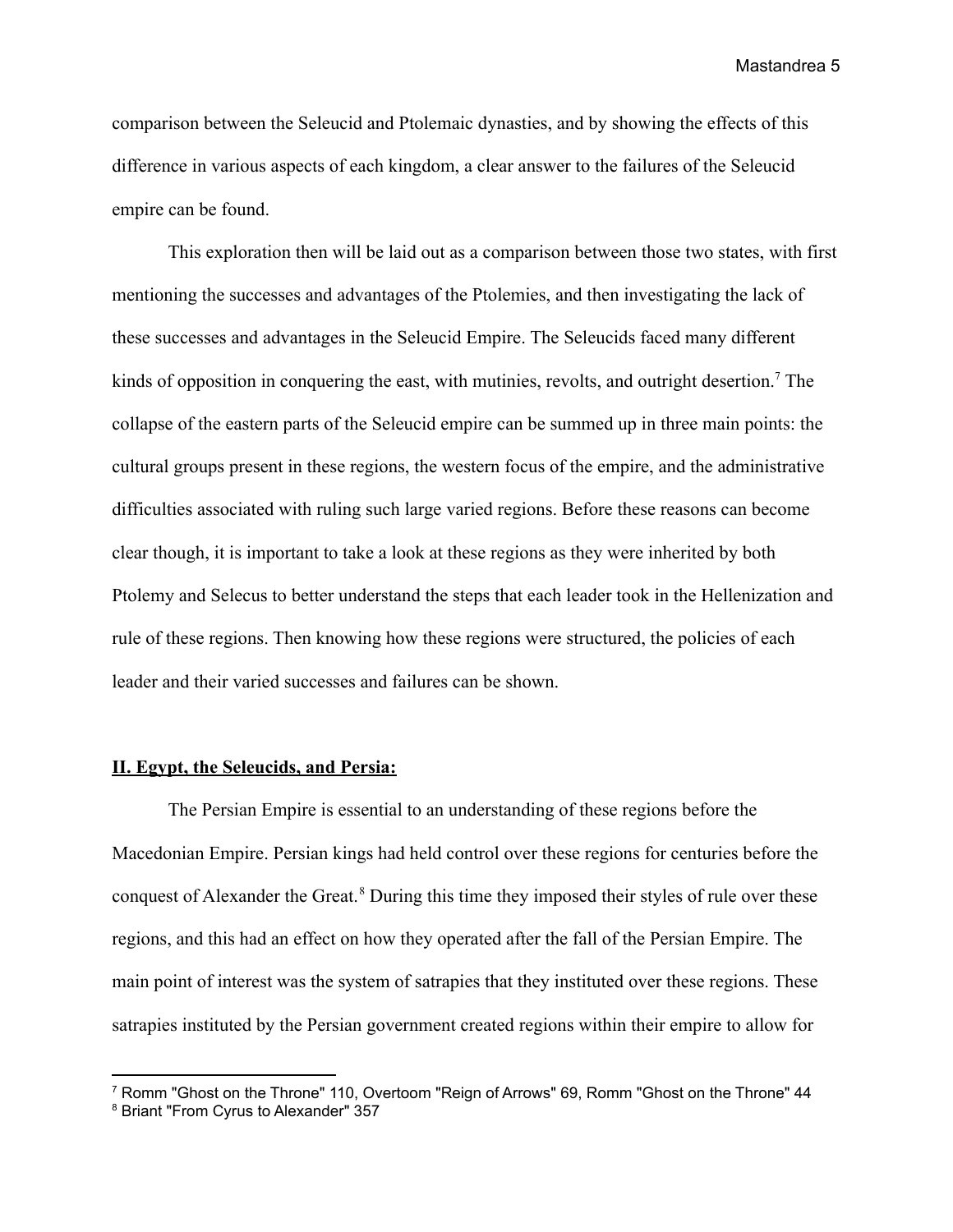easier rule of peoples. This system was broad and applied evenly over the empire, "without taking into consideration any regional particularities."<sup>9</sup> These regions were arbitrarily decided by an outside force, and this would later come to affect their new rulers in various ways.

The satrapies themselves were not culturally unified regions but were instead administrative units of the Persian empire, fueling their tribute economy. <sup>10</sup> The exact extent of these taxes was reformed throughout the course of the Persian empire, but the last major restructuring of these satrapies was done by Darius I, with the system going into effect around 517 or 518 BC.<sup>11</sup> By the time of Alexander's death in 323 BC these systems were already aged by centuries.<sup>12</sup> The organizational structure that they offered was too great an advantage for the conquering Macedonian empire to ignore. Instead of doing away with this system they instead chose to keep it as a part of their empire, appointing members of the companions as the new satraps of these regions.<sup>13</sup> The adoption of this system was so complete that the word itself *satrap* was even brought over into Greek.<sup>14</sup> Thus this Persian system of satrapies found its way into Greek rule over the defunct Persian Empire.

This adoption did not engage with the problem of the lack of region particularity that this system had, and some regions fared well while others did not. One of these satrapies that succeeded was Egypt.

<sup>9</sup> Briant "From Cyrus to Alexander" 388

<sup>10</sup> Briant "From Cyrus to Alexander" 390

<sup>&</sup>lt;sup>11</sup> Briant "From Cyrus to Alexander" 391

<sup>&</sup>lt;sup>12</sup> Romm "Ghost on the Throne" 25

<sup>13</sup> Romm "Ghost on the Throne" 69

<sup>&</sup>lt;sup>14</sup> Romm "Ghost on the Throne" 69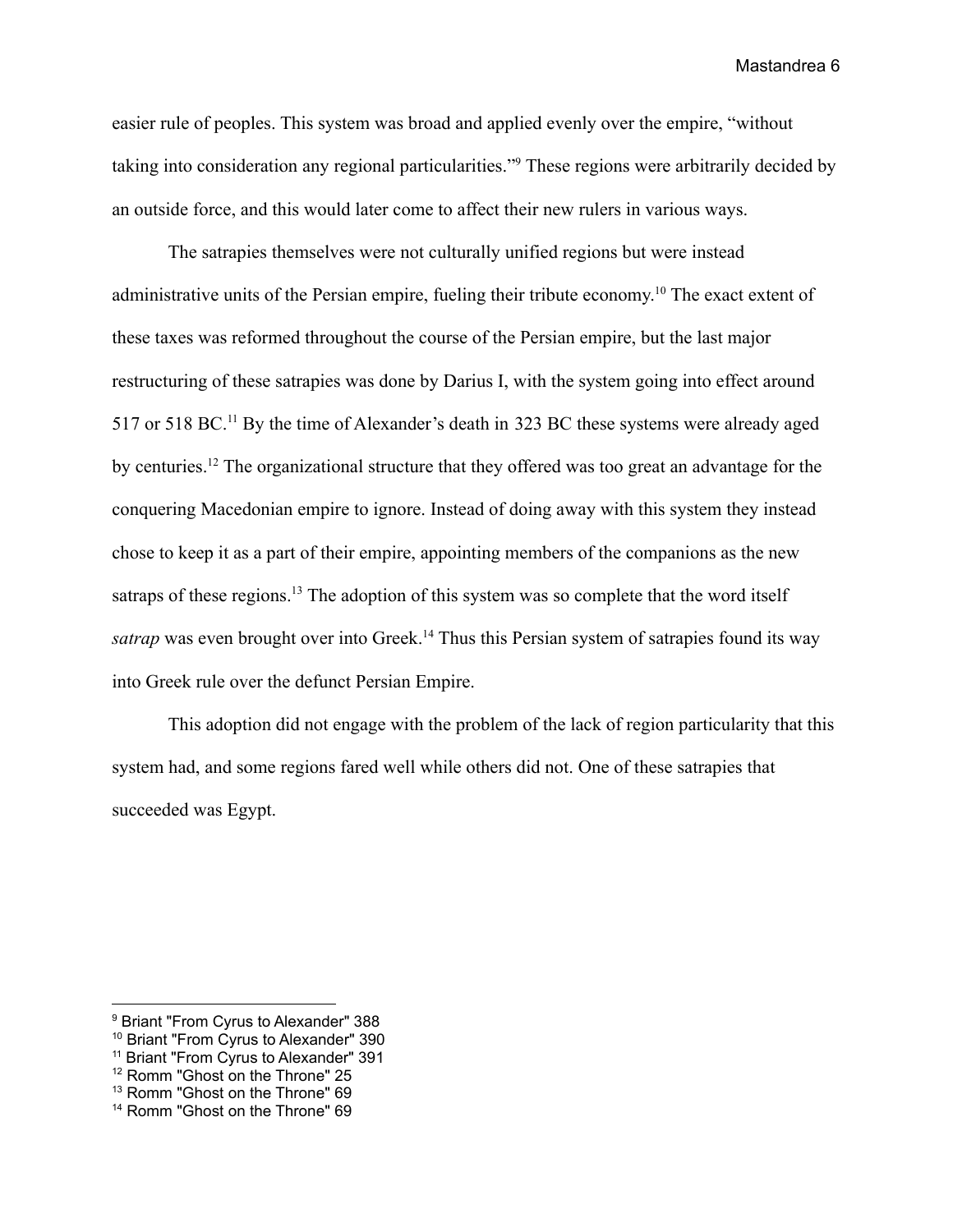# **1. Egypt:**

Ptolemy I was made satrap of Egypt by Perdiccas immediately following the death of Alexander.<sup>15</sup> At the time this area was considered a gem of a province, being one of the most powerful left in the wake of the Persian empire due to its economy, defensibility, and friendliness to its new rulers.<sup>16</sup> The benefits of ruling Egypt went deeper than just what appeared on the surface though, especially when compared with the provinces of Bactria and Sogdiana that were inherited by Seleucus. In order to understand why, it is necessary to look at some of the history of Egypt, and the people who lived there.

The first major benefit of the province in Egypt was the centralization present in the region before Ptolemy took power. In its history Egypt had long been united under one ruler in the form of the Pharaoh, and thus it was easy for Ptolemy to have, "actively adopted ancient modes of governance of Egyptian society that were a part of the existing state system."<sup>17</sup> There was not a need in this region to unify pre-existing divides among people, or to institute an entirely new way of life into the region. Instead these old methods of rule could simply be adopted by the new kings of the region. The Egyptian people themselves were familiar with a centralized rule that extended over all of Egypt. The reasons why this developed in the region are generally agreed upon, and relate to the economic history of the region.

Egypt for its history had been reliant on the floodplains of the Nile River for production of food for its people.<sup>18</sup> This created the need for a centralized body to be created in order to control the arable and create food for the growing population of Egypt. Egypt was primarily

<sup>&</sup>lt;sup>15</sup> Romm "Ghost on the Throne" 70

<sup>&</sup>lt;sup>16</sup> Romm "Ghost on the Throne" 70

<sup>&</sup>lt;sup>17</sup> Manning "The Last Pharaohs" 5

<sup>&</sup>lt;sup>18</sup> Manning "The Last Pharaohs" 3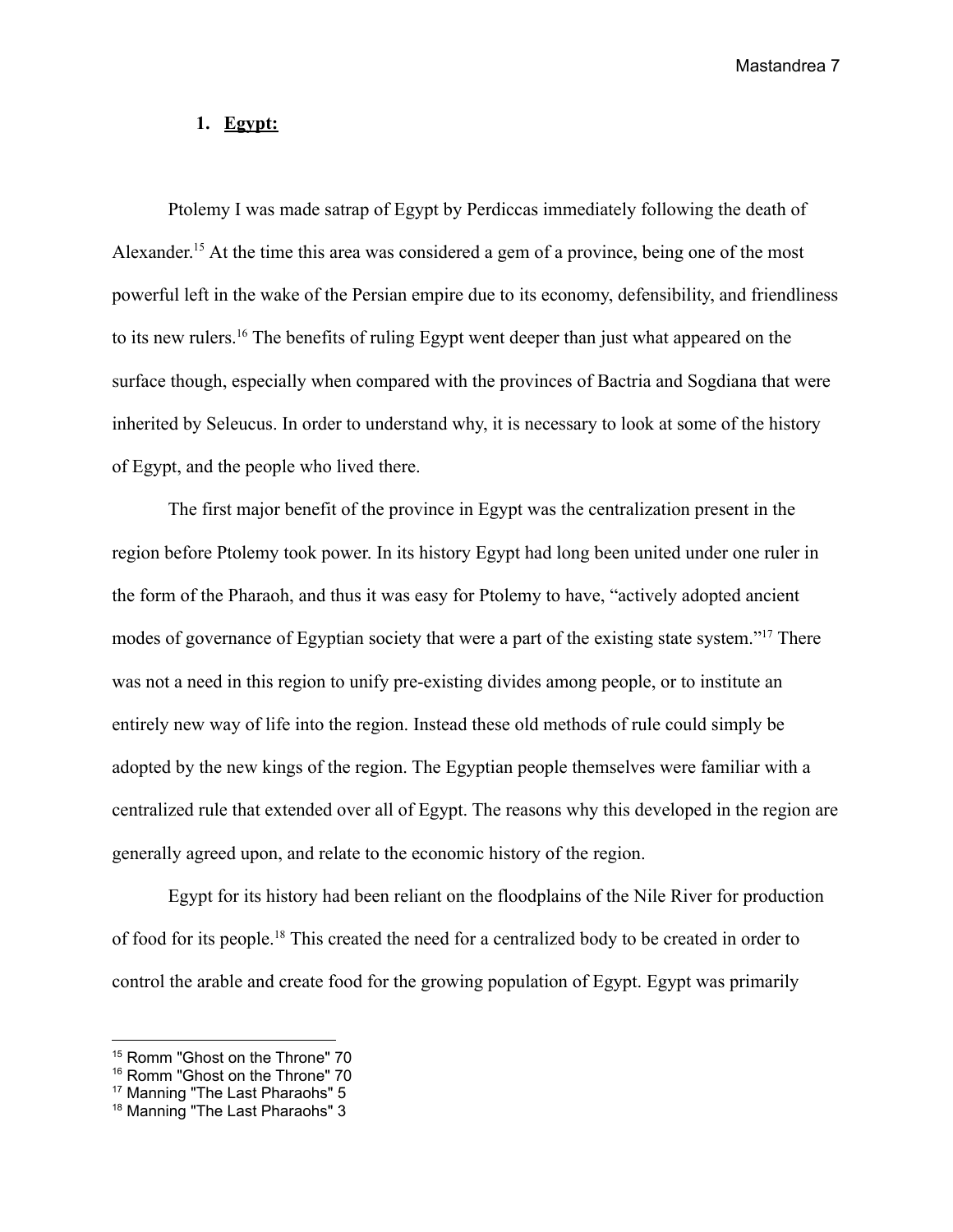agricultural in nature, and so its peoples were rooted in the areas in which they could farm, creating population centers around one place, the Nile.<sup>19</sup> This did not stop certain power structures from attempting to overtake others, especially following the collapse of the New Kingdom in the form of city states.<sup>20</sup> These city states were grounded in the land that they were founded on, and could be conquered by others in a traditional way as happened in 656 BC with the Saite Restoration.<sup>21</sup> Thus the country, despite being able to split apart, was able to come back together under a single strong ruler. This showed the ability of the Egyptian people to act as a unified whole.

In 525 BC the entire state would be taken into the Persian Empire through invasion.<sup>22</sup> This conquest created little change for the lives of the Egyptians living there, as the Persians were not interested in the rule of Egypt as a state, but as a means to control the valuable trade routes through the region.<sup>23</sup> Thus, Egyptian life was mainly unchanged as a result of the Persian rule of their lands. Egypt was able to keep many of the aspects that had shaped it for centuries before Persian rule. The Persians instituted the same tribute system over them that they created over others, forming the satrapy of Egypt.<sup>24</sup> This satrapy, unlike others inherited by the Seleucids, was able to encompass the main cultural group of Egyptians, with few other groups being added to them. This owed to the preexisting wealth of the region, as within even this limited cultural group, it still owed the second highest tribute to the Persians, second only to Babylon.<sup>25</sup> In this way the satrapy that Ptolemy I inherited was already a primarily unified people, and not a collection of different peoples within the same administrative boundaries.

<sup>&</sup>lt;sup>19</sup> Manning "The Last Pharaohs" 4

<sup>20</sup> Manning "The Last Pharaohs" 20

<sup>&</sup>lt;sup>21</sup> Manning "The Last Pharaohs" 21

<sup>&</sup>lt;sup>22</sup> Manning "The Last Pharaohs" 24

<sup>&</sup>lt;sup>23</sup> Manning "The Last Pharaohs" 25

<sup>&</sup>lt;sup>24</sup> Briant "From Cyrus to Alexander" 409

<sup>25</sup> Briant "From Cyrus to Alexander" 409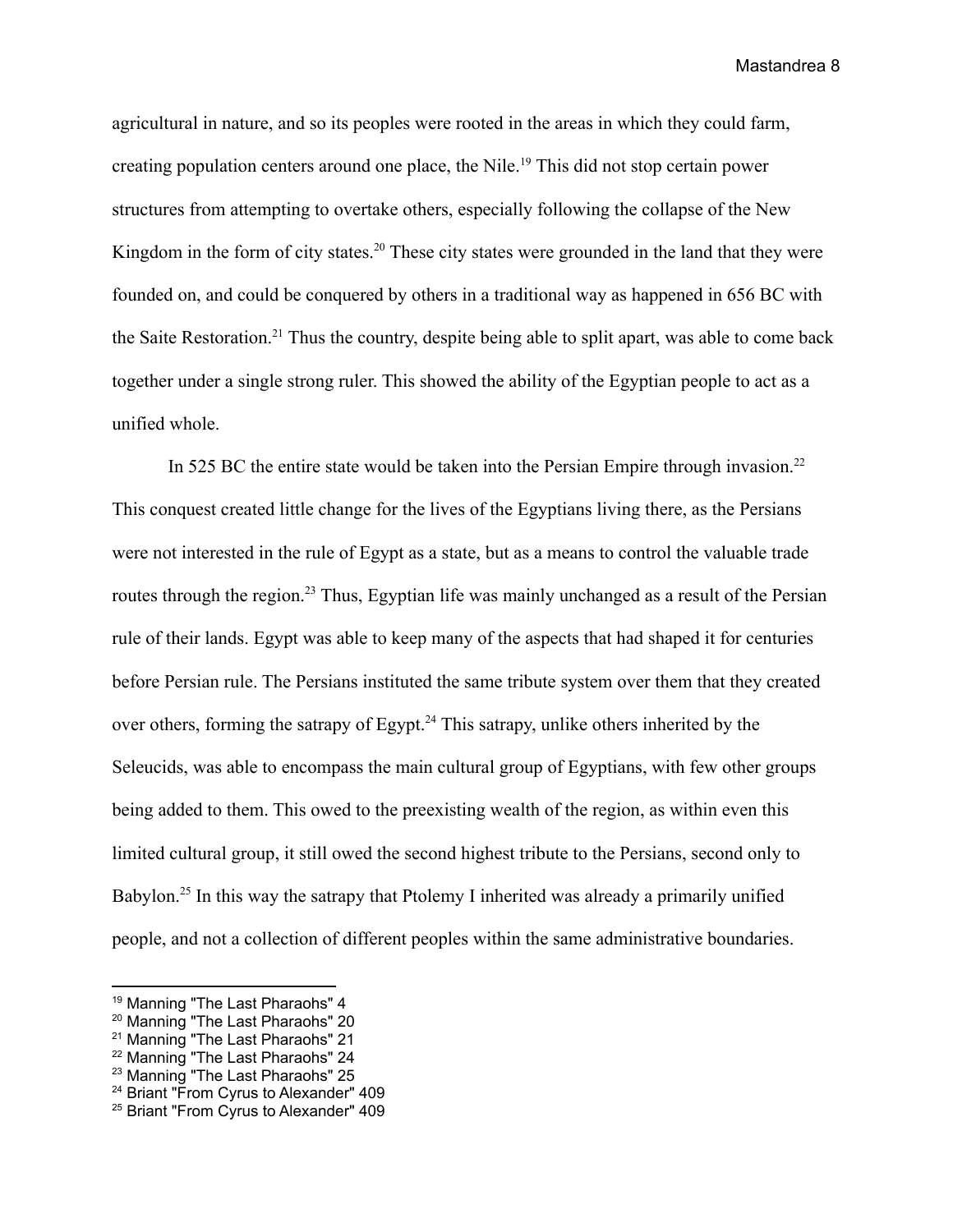Egyptian religious factors also played a large role in the establishment of their society. There was an intrinsic link between political legitimacy and religious institutions in Egypt that led many kings to become involved with religious institutions as a means to solidify their rule over the people.<sup>26</sup> This aspect of Egyptian kingship worked because of the centralized nature of Egyptian religion. Take for instance the case of Herihor, a governor appointed by an Egyptian king to rule over the south of the nation. In taking power his first step was to align himself with the dominant cult at the time he was ruling, that of Amun, and he became the "high priest of Amun."<sup>27</sup> In doing so he linked himself with this theological aspect of kingship in Egypt and legitimized his power as having been approved by the god.

The Persians during their occupation of Egypt respected this link between the Egyptian gods and their methods of kingship.<sup>28</sup> This left many of these power structures intact when the Ptolemies would later come to rule this region. The Persians had no reason to change these structures as long as tribute was paid to the empire through the satrap system.<sup>29</sup> Thus the traditions of the Egyptian people were maintained throughout the Persian period and found themselves still at the forefront of Egyptian practices during the conquest of Alexander and the taking of the throne of Egypt by Ptolemy.<sup>30</sup>

In order to gain control over the land of Egypt these religious traditions had to be respected. In the *Histories* Herodotus records one such instance of these traditions not being respected by the Persian king Cambyses and the Apis bull.<sup>31</sup> This supposedly is what turned the Egyptian people against the king Cambyses, and led them to believe he was mad.<sup>32</sup> This story

<sup>&</sup>lt;sup>26</sup> Manning "The Last Pharaohs" 20

<sup>&</sup>lt;sup>27</sup> Manning "The Last Pharaohs" 20

<sup>28</sup> Manning "The Last Pharaohs" 26

<sup>&</sup>lt;sup>29</sup> Briant "From Cyrus to Alexander" 401

<sup>&</sup>lt;sup>30</sup> Romm "Ghost on the Throne" 119

<sup>31</sup> Herodotus "Histories" 3.28-29

<sup>32</sup> Herodotus "Histories" 3.30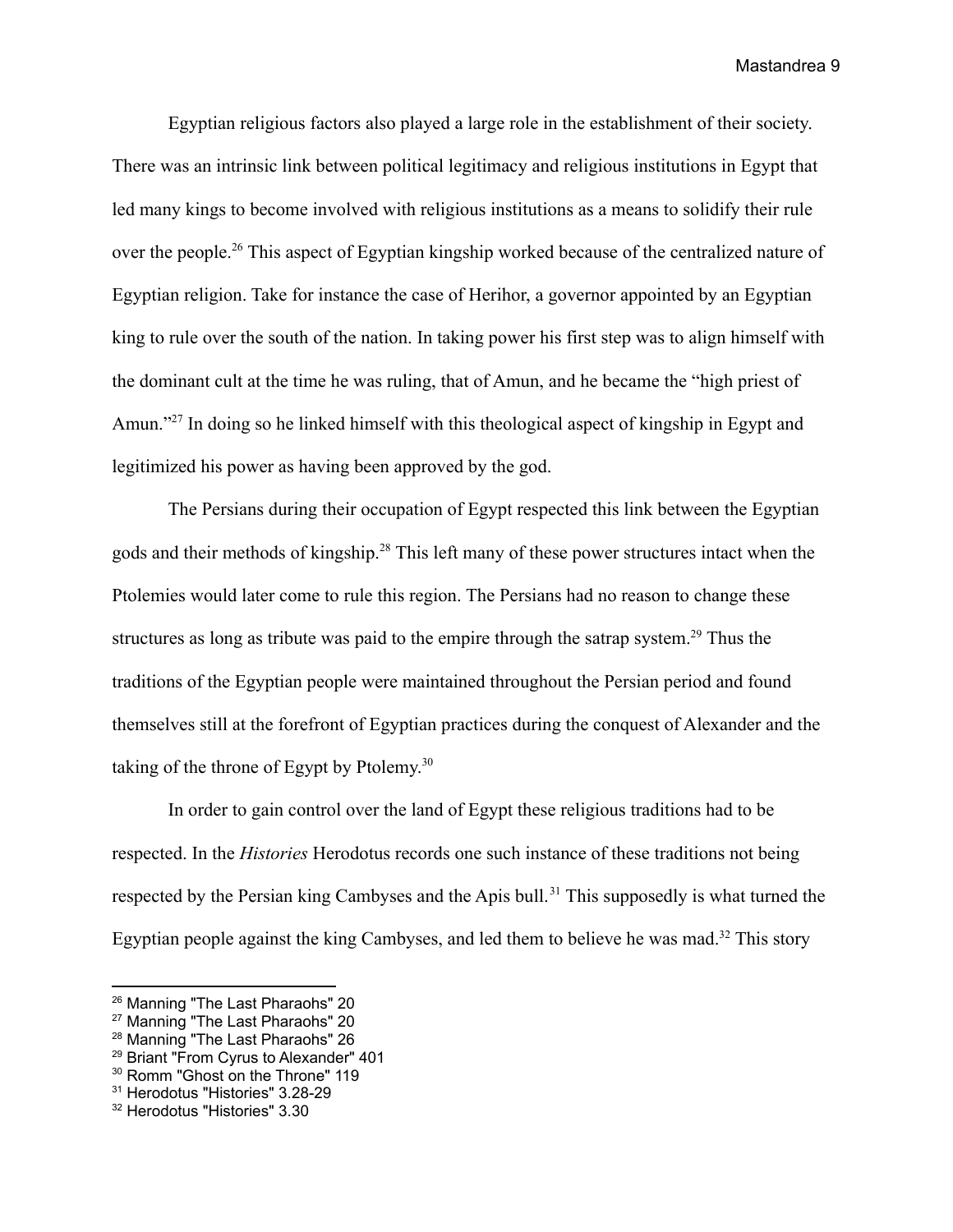should not be taken as fact, but shows that even to an outsider such as Herodotus "Histories", the importance of the Egyptian religious traditions and their link to proper kingship were clear. This then was both a blessing and a curse to those in the region, proper respect for these rituals could win the hearts of the people, while disrespect for those traditions could lead to disobedience of the people.

The last factor of importance to understanding Ptolemy's success in Egypt was the exposure that the Egyptians had to the Greeks prior to their rule over the region. Egypt and Greece had for a long time been near each other and had long interacted before the reign of Ptolemy. While scholars debate over whether this constituted a period of Hellenization for the region, it is clear that there was trade and cultural diffusion between these regions before the conquest of Alexander. <sup>33</sup> Whether or not the area was Hellenized before Alexander, is not as important as recognizing that what later occurred in the region was not something entirely new, but rather the continuing of a trend that had been building up to the conquest of Alexander.<sup>34</sup> Due to this prior exposure to Greek cultural norms, they were not seen as entirely foreign, but instead as a known neighbor.

This diffusion began when the Egyptians broke away from the Persian empire with the help of Greeks living in Egypt in 404 BC.<sup>35</sup> This in turn, left the Egyptians stuck between the influences of the Greeks and the Persians for much of the 4th century BC.<sup>36</sup> The Greeks, while not directly ruling over Egypt, played a great part in keeping it separate from the Persian empire. While the region would eventually be retaken by the Persians in 343 BC, $37$  the Greeks had established a foothold in the land of Egypt that would exist for Ptolemy when he came to power

<sup>&</sup>lt;sup>33</sup> Manning "The Last Pharaohs" 27

<sup>&</sup>lt;sup>34</sup> Manning "The Last Pharaohs" 27

<sup>&</sup>lt;sup>35</sup> Manning "The Last Pharaohs" 26

<sup>&</sup>lt;sup>36</sup> Manning "The Last Pharaohs" 26

<sup>&</sup>lt;sup>37</sup> Manning "The Last Pharaohs" 27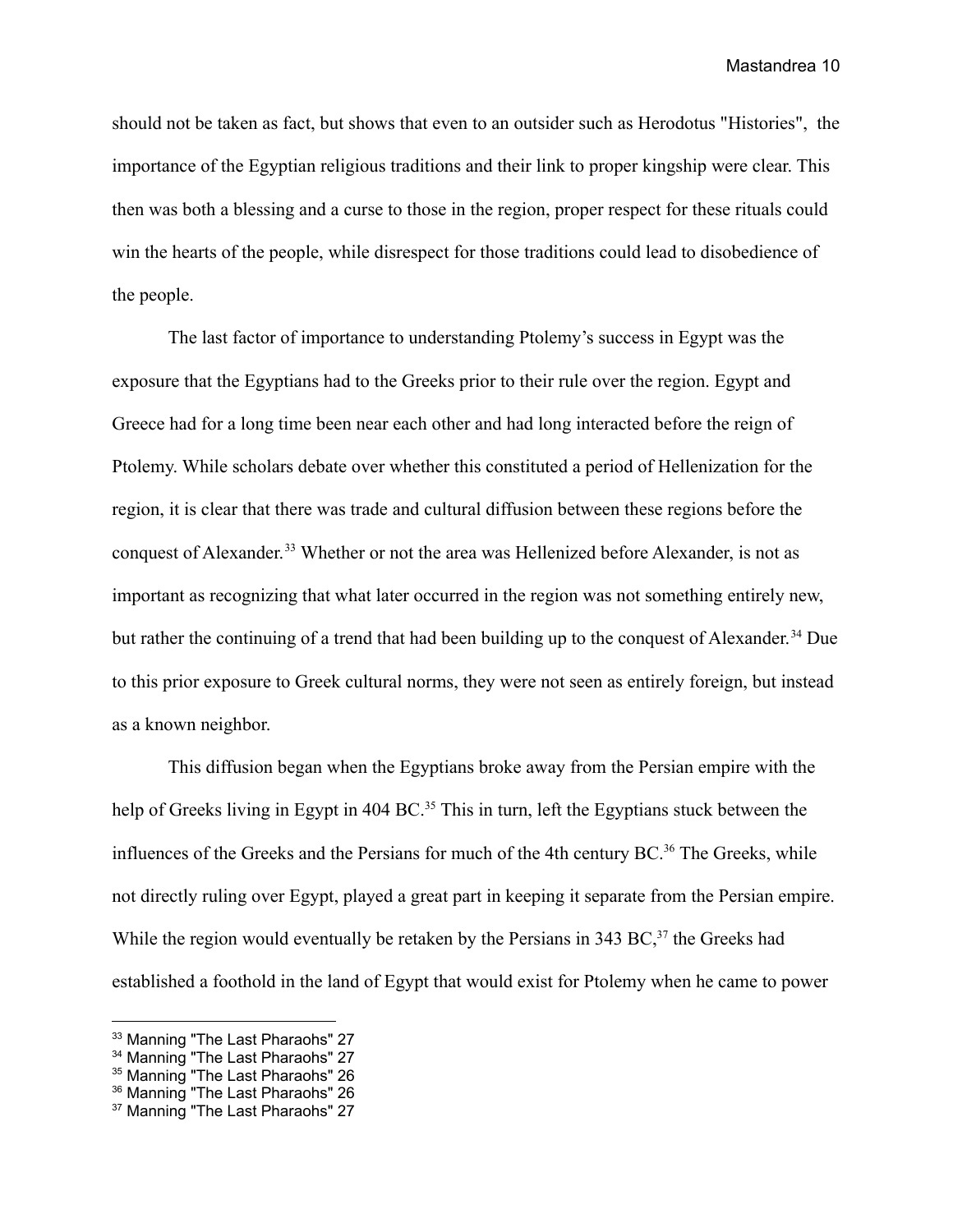in the region. There is also evidence of Greek involvement in Egypt even earlier, dating back to the Saite restoration.<sup>38</sup> During this period there was a great influx of Greeks into Egypt, and even the establishment of Greek cities such as Naukratis.<sup>39</sup> The rule of Egypt under the Ptolemies was not suddenly turning the region Greek, but was instead the continuing of the trend of mixing with Greek culture that had been occurring for much of the first millenium BC.

### **2. Peoples of Bactria, Parthia and Sogdiana**

The Seleucid Empire extended much larger than that of Ptolemy, and covered many more satrapies across its vast expanse. For the purposes of this paper three regions are especially important and have the most focus put upon them, Bactria, Parthia and Sogdiana. These three regions were the most unstable in the Seleucid empire for a multitude of reasons, and to understand why it is important to view these regions as they were inherited by the Seleucids.

Seleucus I inherited the largest chunk of the empire left by Alexander inheriting much of what used to be the Persian empire which Alexander had conquered to its farthest reaches. This included regions as far as Bactria, Sogdiana (modern day Afghanistan and Uzbekistan) and farther across the Hindu Kush mountains into India.<sup>40</sup> The western reaches of the Seleucid dynasty were taken from another successor king, Antigonus, in the wars following the death of Alexander. Antigonus had inherited the satrapy of Phrygia immediately following the death of Alexander, stretching from Asia minor down through the Judea to border Egypt and with its eastmost border laying in Syria.<sup>41</sup> This conquest led the Seleucids to control land from the

<sup>&</sup>lt;sup>38</sup> Manning "The Last Pharaohs" 27

<sup>&</sup>lt;sup>39</sup> Manning "The Last Pharaohs" 27

<sup>40</sup> Romm "Ghost on the Throne" 10

<sup>41</sup> Romm "Ghost on the Throne" 108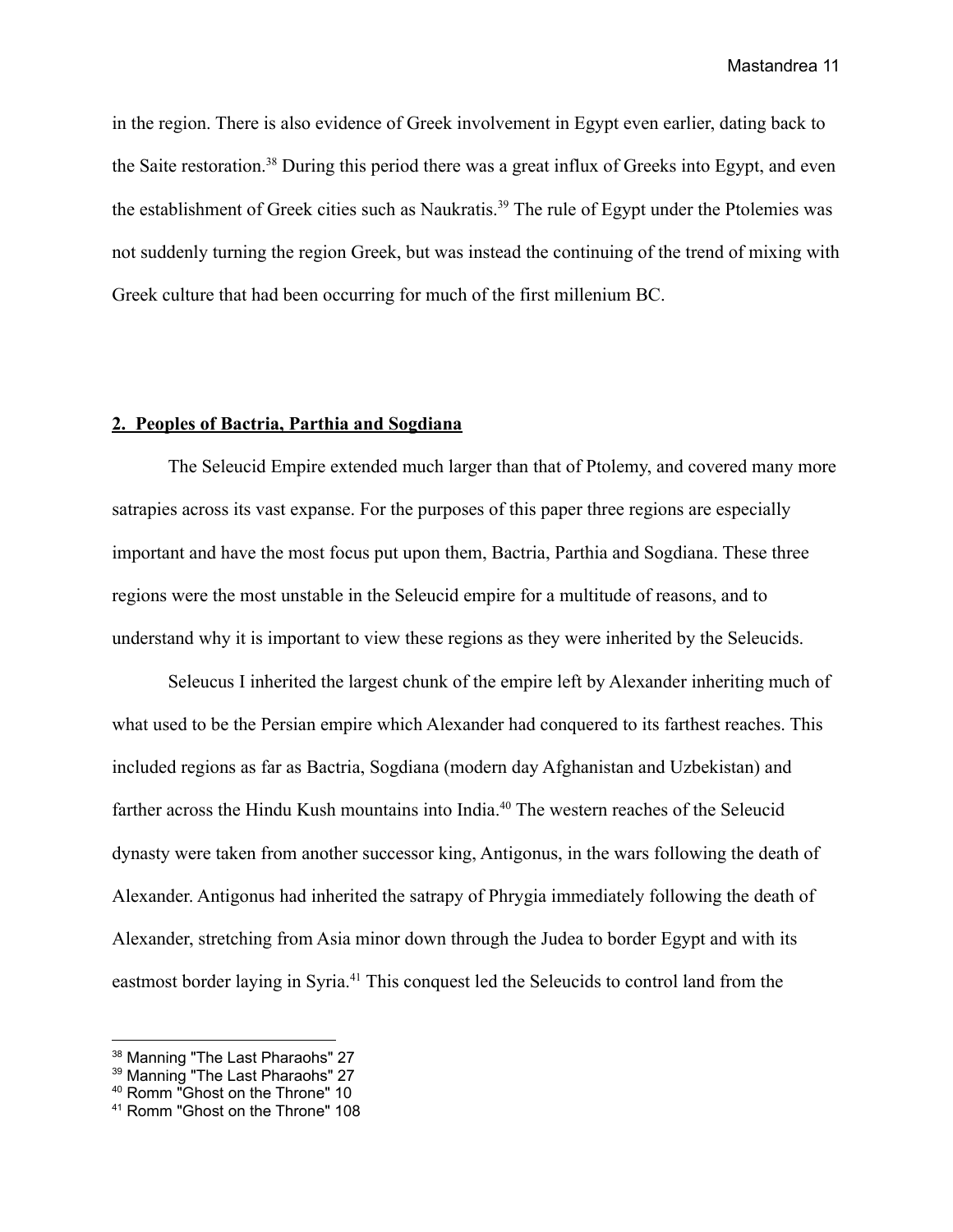Mediterranean in the west to the Indus valley in the east. Due to the size of this empire, there were many varied peoples who lived under it, but instead of forming their own means to rule over all of these groups the Seleucids kept the Persian system of satrapies that had been in place before they arrived.<sup>42</sup>

Due to the size of the Persian empire, the satrapies that it had created to organize its systems of tribute were based on geographic boundaries, and cared little about which groups or peoples lived under which satrapy. So in inheriting these satrapies wholesale, the satrapy in Bactria for instance had under it the Parthians, Chorasmians, Sogdians, and Arians.<sup>43</sup> This led to a very diverse region that was very likely completely disunified. Those names come primarily from the Greek historian Herodotus "Histories", and it is likely that those were merely the major groups that lived in this region during the time. These satrapies were not of a unified people or ethnic group, but were instead many different groups that had been divided up by the Persians.

These groups made up the majority of the population in these regions, with Greeks making up only a small fraction of the population in these regions.<sup>44</sup> There is also evidence of a plethora of nomadic groups intermixed with the more sedentary peoples.<sup>45</sup> While these people did not share a unified ethnic identity, they lived very similar ways of life to each other. This caused there to be a less centralized view of power in these regions, instead favoring smaller more community based systems of power. This way of life was not tampered with during the Persian occupation, but instead these traditions were allowed to continue and flourish through the period.<sup>46</sup> If tribute was able to be paid to Persia, these regions would be allowed to continue their way of life untouched by Persian occupation. This was only possible due to the satrap system,

<sup>42</sup> Romm "Ghost on the Throne" 69

<sup>43</sup> Briant "From Cyrus to Alexander" 391

<sup>44</sup> Olbrycht "Iranians in the Diadochi" 2

<sup>45</sup> Olbrycht "Iranians in the Diadochi" 1

<sup>46</sup> Briant "From Cyrus to Alexander" 76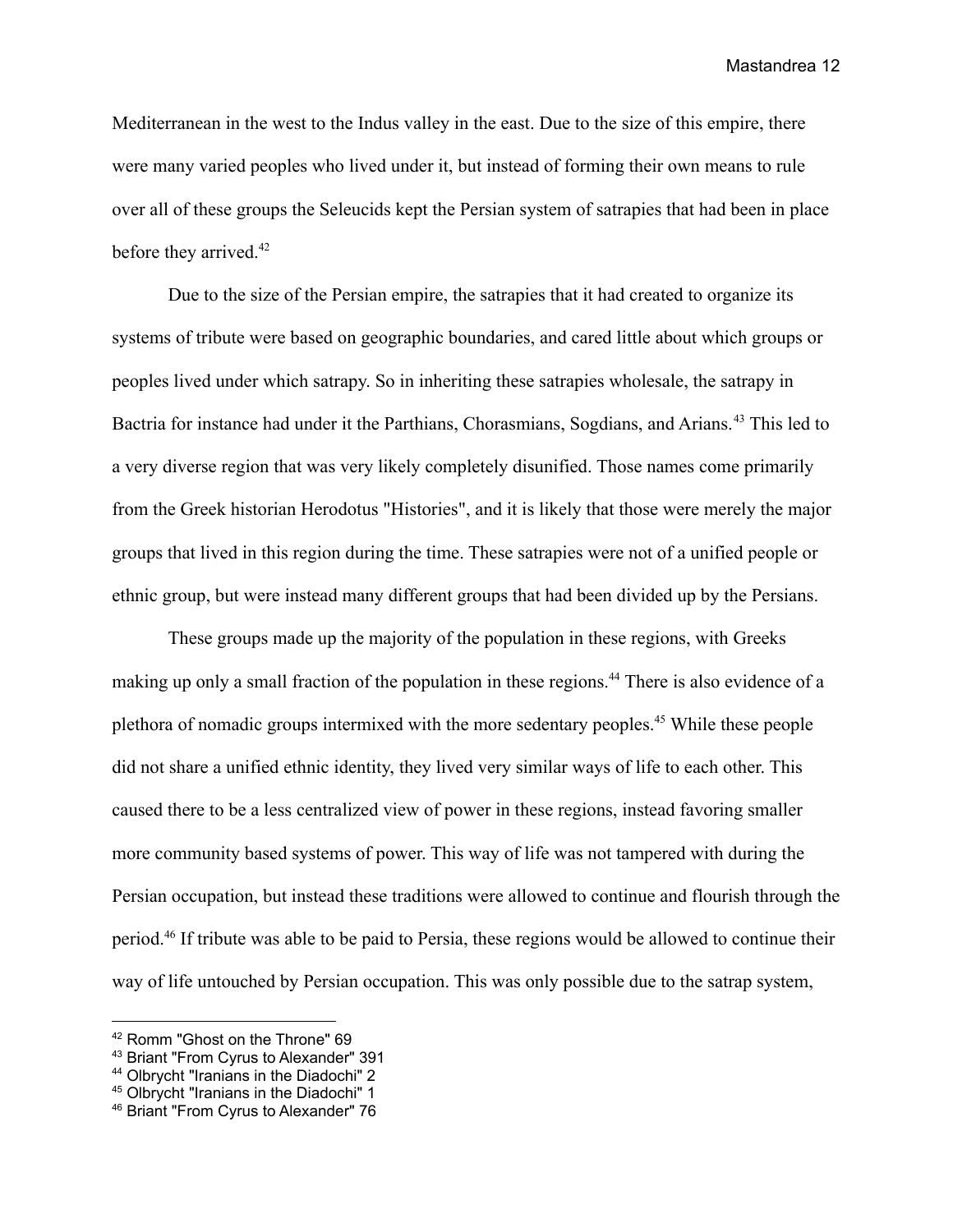which allowed each region to remain mostly autonomous. Thus each separate region of the Persian empire could maintain their own way of life.

Instead of attempting to impose a blanket rule over all the peoples under the empire, each region was tailored specifically to its stage of development.<sup>47</sup> This meant that little was done during the Persian occupation to culturally unify these territories to any meaningful extent, "Instead, they exhibited great reverence for the local religions and sanctuaries. Each people continued to speak its own language and use its own writing system."<sup>48</sup> This shows the differences between even peoples who may have fallen into the same satrapy as one another, but were differentiated from one another by language and tradition. The lack of unification was not a significant problem for the Persians, as they were ruling this area primarily for tribute. Despite the political differences that they faced they were able to rule this region until the conquest of Alexander the Great.

These regions maintained their own cultures throughout the Persian period, and would continue as they had been for centuries. That being said, it is very difficult to know exactly how these regions functioned before the Persian conquest because of the lack of textual evidence on them from before the Persian occupation.<sup>49</sup> Instead, there is a heavy reliance on the material records of these people as a means of understanding them. There is some evidence of canals dug by the Bactrian people in the archaeological record, but little of this is mentioned in the written records from the period.<sup>50</sup>This evidence postulates the possibility of more sedentary peoples living in the region. These people were still not entirely reliant on their cities for their survival though. As will be seen with the Parthians later, despite moving away from their nomadic

<sup>47</sup> Briant "From Cyrus to Alexander" 77

<sup>48</sup> Briant "From Cyrus to Alexander" 77

<sup>49</sup> Briant "From Cyrus to Alexander" 77

<sup>50</sup> Briant "From Cyrus to Alexander" 745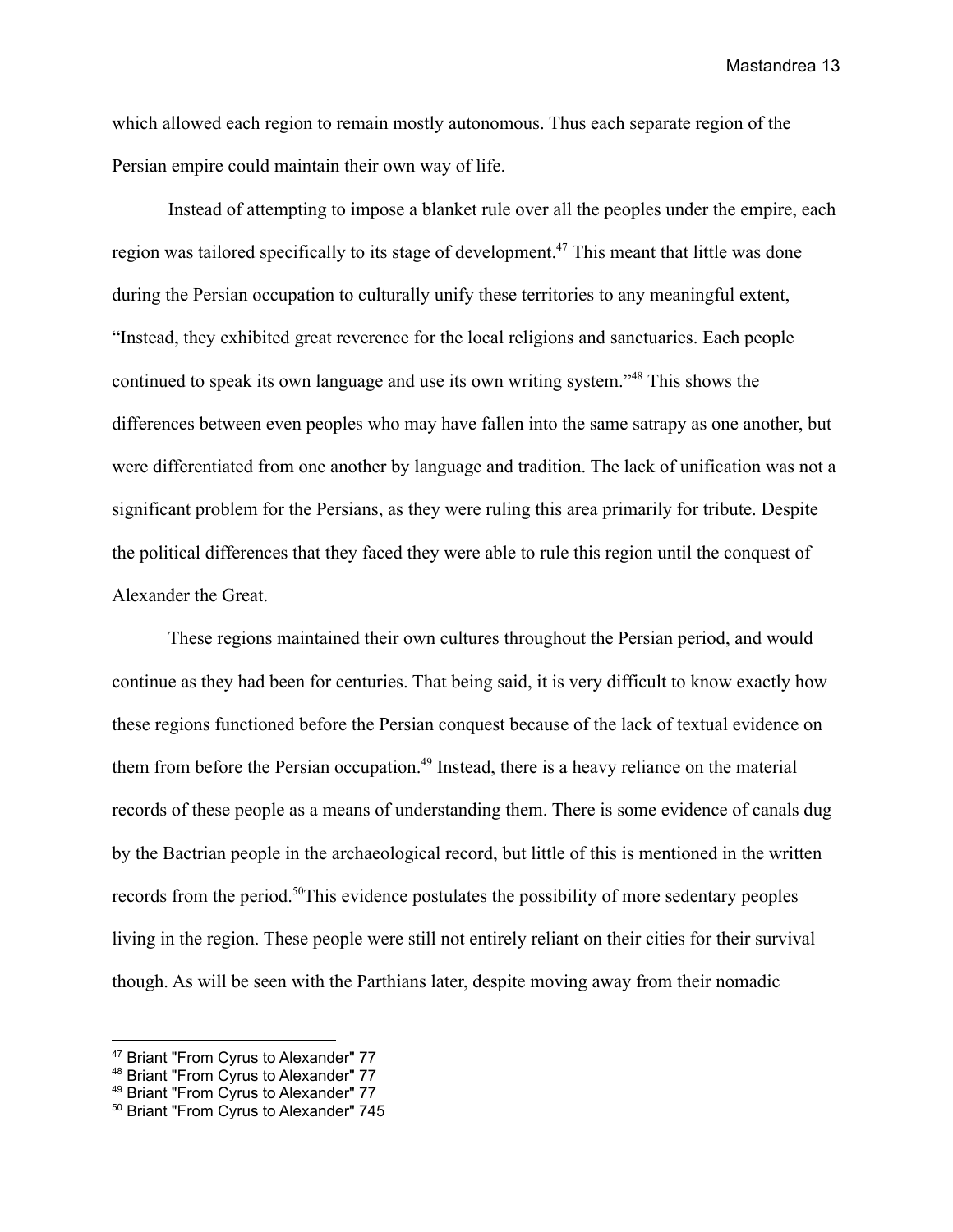origins, they maintained many of their nomadic ways of life later into their cultural life cycle.<sup>51</sup> So despite evidence of more sedentary lifestyles in the region, it is important to note that many of these cultures maintained their cultural identities from their nomadic periods.

The region of Bactria was divided between many smaller groups living under the same administrative structure of a larger empire. The peoples of central Asia were not settled in the types of cities that the Greeks were used to. Instead, most of their cultures were nomadic by nature. This cultural difference made these regions hard to conquer and rule, and the Seleucids did not even try to incorporate some of them such as the Scythians.<sup>52</sup> This nature of moving from place to place was a staple of cultures here, and the Scythians laying slightly outside of the Seleucid empire serve as an excellent example of this. During the Persian reign of this region attempts were made to invade Scythia, but no suitable city center could be found to be conquered in the traditional way of conquest for the Persians.<sup>53</sup> The lack of a suitable way to conquer these peoples plagued the Persian empire, forcing them into later forming alliances with some of the nomads in an attempt to stop their raiding of Persian lands.<sup>54</sup>

Another of these transitory groups were the Parthians, who would later become a great enemy to the Seleucid empire. The Parthian people originated as a small group known as the Parni who were living in central Asia.<sup>55</sup> This was a migratory group who are thought to have come out of Scythia and into northern Bactria.<sup>56</sup> While they would later integrate elements of Greek and Persian culture, their nomadic roots would not be lost during this process. The horse was an important element of their culture and was greatly revered throughout even their time as

<sup>51</sup> Overtoom "Reign of Arrows"34

<sup>52</sup> Cohen "Hellenistic Settlement" 112

<sup>53</sup> Briant "From Cyrus to Alexander" 33

<sup>54</sup> Briant "From Cyrus to Alexander" 747

<sup>55</sup> Overtoom "Reign of Arrows"33

<sup>56</sup> Overtoom "Reign of Arrows"34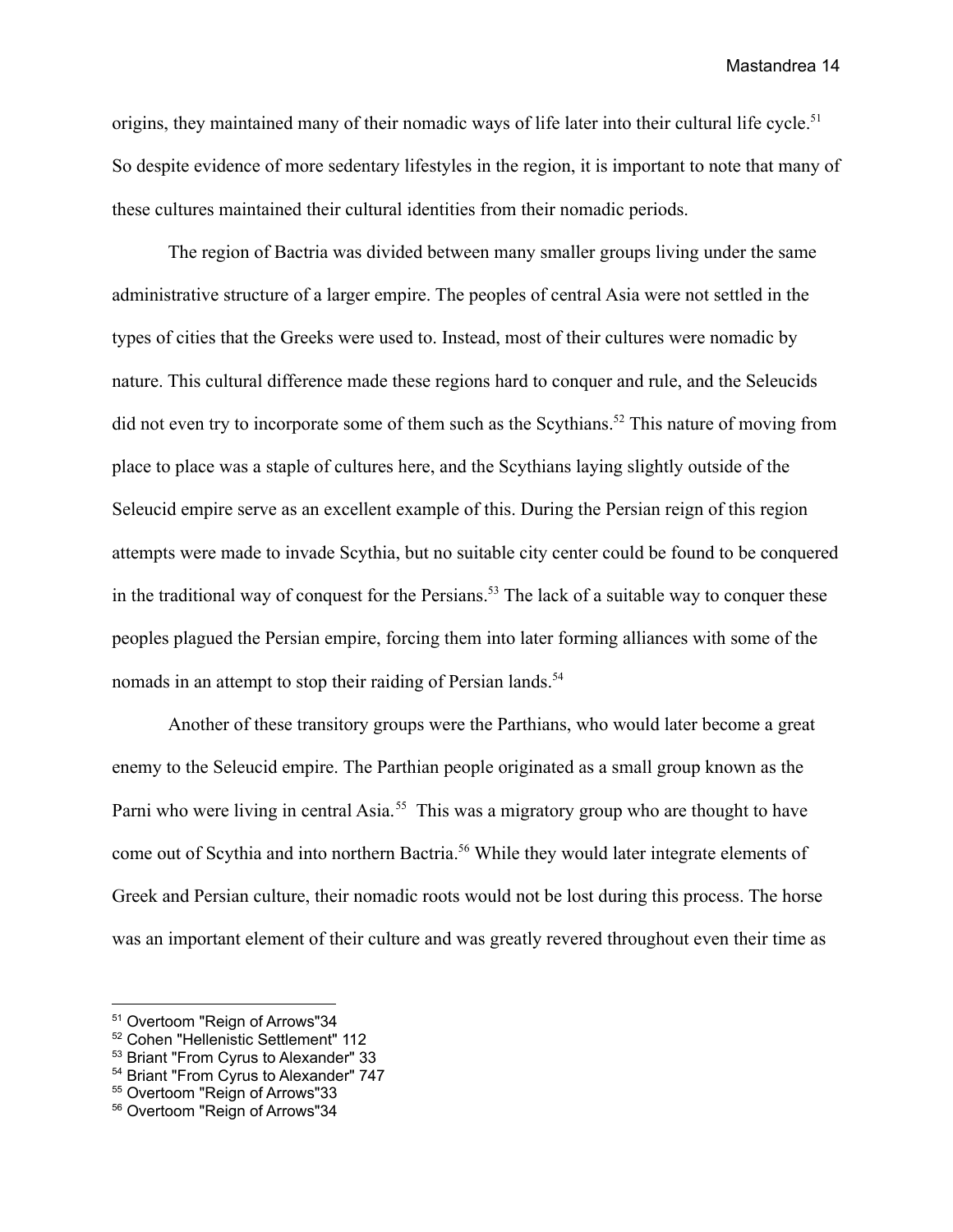an empire.<sup>57</sup> This presence of the horse in their material record owes back to their primarily nomadic origins, having migrated into Bactria from the outside, and then carving their own place into the cultural fabric of the region. It is tangible evidence that although the Parthians would later implement sedentary structures into their empire, they did not abandon their roots as a nomadic people.

The Parthians did not appear to be the strongest enemy in the eastern satrapies, being nothing more than a small migratory group.<sup>58</sup> This was a people ostensibly weaker than the later Seleucids in conventional measures of empire building: population, soldiers, and resources.<sup>59</sup> They would eventually break away from the Seleucid empire later into the empire. Understanding these people more fully will help to understand how this was possible. The breaking away of the Parthians would not have been possible without their culture. Justin the Roman historian would later describe these people as such:

The disposition of the [Parthian] people is proud, quarrelsome (seditiosa), faithless, and insolent (procacia); for a certain roughness of behavior (violentiam) they think becoming to men, and gentleness (mansuetudinem) only to women. They are always restless (inquieti), and ready for any commotion (dicendum), at home or abroad; taciturn by nature; more ready to act than speak, and consequently shrouding both their successes and failures in silence. They obey their princes, not from humility, but from fear (metu). They are libidinous, but frugal in diet. To their word or promise they have no regard, except as far as suits their interest. 60

These were the types of peoples who occupied these regions to outside observers. Their culture was not well understood to western powers, and they were labeled as uncivilized.

<sup>57</sup> Overtoom "Reign of Arrows"34

<sup>58</sup> Overtoom "Reign of Arrows"33

<sup>59</sup> Overtoom "Reign of Arrows"1

 $60$  Justin 41.3.7 – 10. Overtoom "Reign of Arrows" 2016c: 142 – 50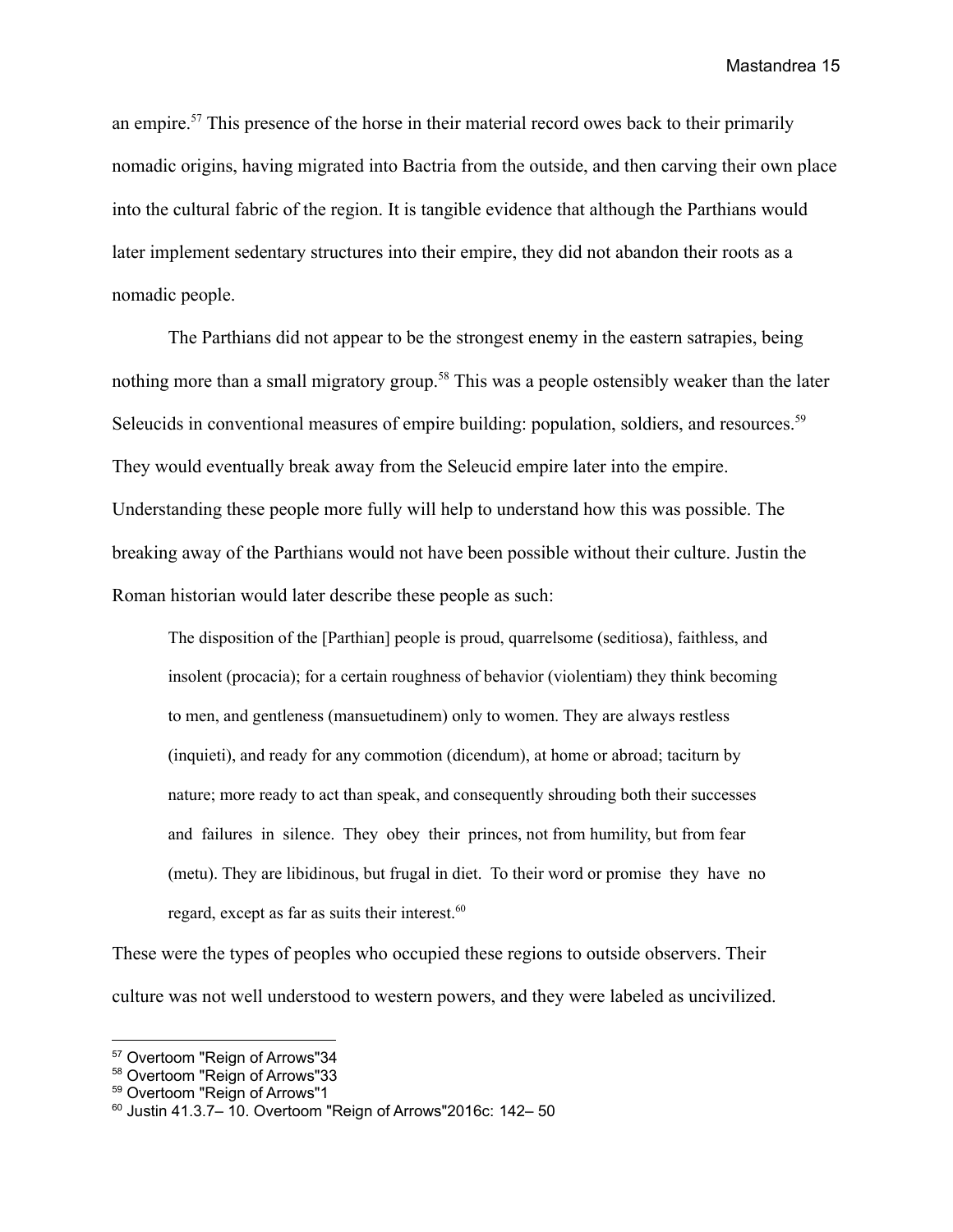Each of these peoples had their own culture and traditions like the Parthians, and were only loosely aligned under the Persians.

While the system of satrapies had its advantages for the Persian empire, the system also came with serious disadvantages. The presence of a government allowed the easier rule and collection of tribute from the peoples of specific regions, but also created a great target for others to gain power in the region. Each satrapy of the empire contained considerable wealth which went to support that region.<sup>61</sup> While this wealth and the power associated with it were necessary to the proper rule of the region, they also created a great weakness in the power structure. The person who controlled the satrapy gained considerable wealth and power to turn against the empire. This can be seen through the example of a satrap of Bactria during the invasion of Alexander the Great.

Instead of remaining loyal to the Persian empire, the satrap of Bactria, Bessus, led the assassination plot on Darius successfully in 330 BC.<sup>62</sup> Following this he had the people of his region declare him the new Great King, and mounted resistance to the invasion of the Greeks.<sup>63</sup> This showed a distinct lack of loyalty to the Persian empire for the people of this region, and instead showed that they favored the governance closer to them, that of the satrapy itself. With the power structure of the Persian empire so spread out, following the assassination of Darius, ". . .Bessus's personal authority held priority with his Bactrian horsemen and over the alliance with some of the Saka chiefs."<sup>64</sup> Each individual region of the empire created a position of power such as this. Satrapies created many potential threats to the overarching structure of the empire from the inside. Each satrapy was located so geographically far from the capital that it was difficult to

<sup>&</sup>lt;sup>61</sup> Overtoom "Reign of Arrows"67

<sup>&</sup>lt;sup>62</sup> Briant "From Cyrus to Alexander" 746

<sup>&</sup>lt;sup>63</sup> Briant "From Cyrus to Alexander" 746

<sup>64</sup> Braint 747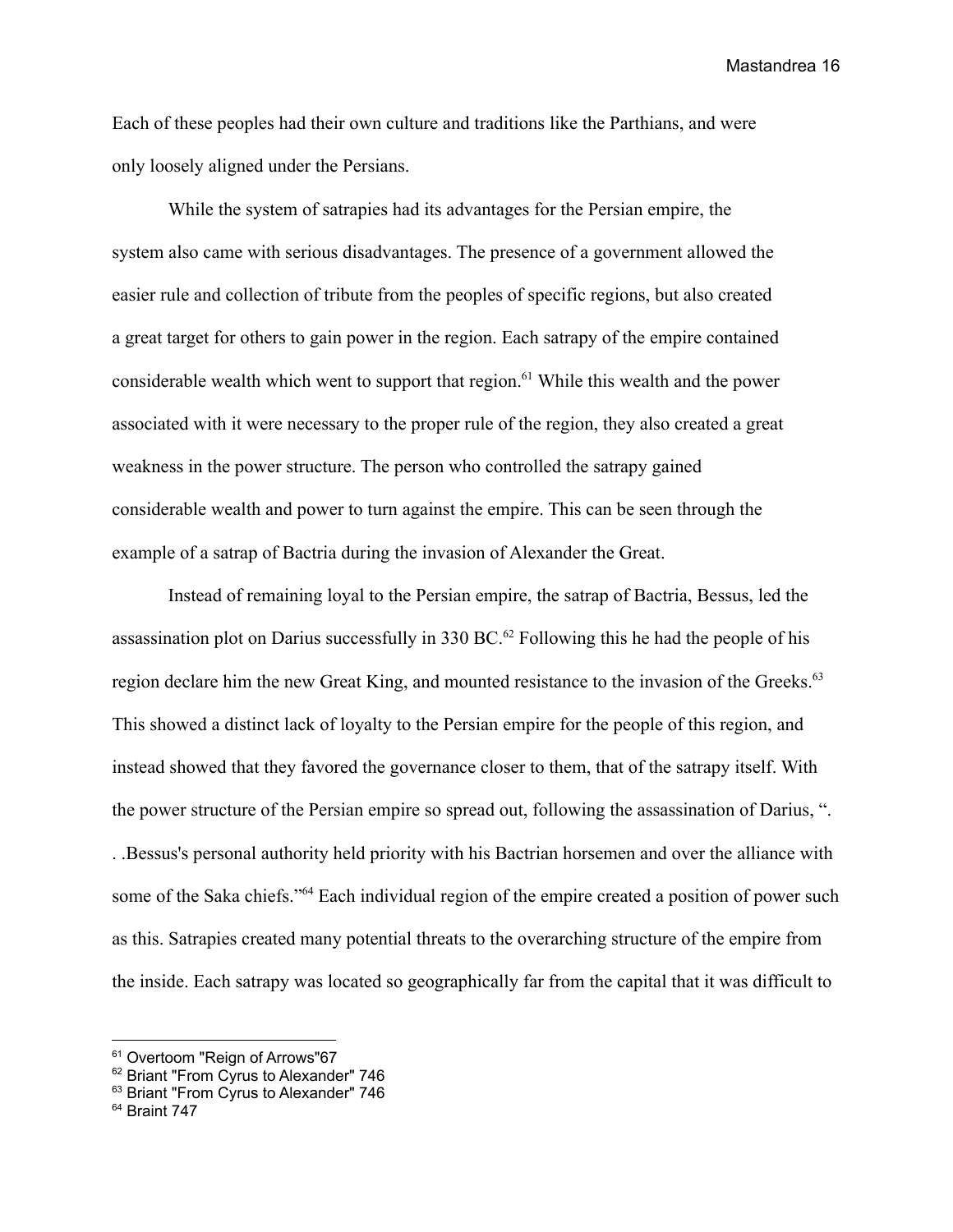maintain central control over all of them even during the Persian period. This problem would later be exacerbated during Seleucid control of the region as they would move their capital even farther from these unstable satrapies.

#### **III. Hellenisation of Egypt and the Seleucid Empire**

With the two regions which these empires ruled explained, it is now possible to trace the steps that each took in order to maintain control and order in their empire, and the varying degrees of success that these measures were met with. Egypt would go on to flourish through the Roman period, while the eastern portions of the Seleucid empire would become more and more unstable throughout the period.<sup> $65$ </sup> These two differences come as both a result of the regions themselves, but also the actions of each dynasty in ruling over these regions. With this in a mind, a discussion of both policy and situation will be used to show the differing stability of these two regions.

First though, it is important to note an ideological difference between the two successors Ptolemy and Seleucus I, as the ambitions of these two men play greatly into how their kingdoms were to function. Most of the successor kings sought to control only their territory taken from the Macedonian Empire, but there were a few among them who hoped to keep the empire whole.<sup>66</sup> Of these the most notable are Perdiccas and Antigonus, who sought to keep the empire whole despite great size and disparity between different regions of the empire.<sup>67</sup> The Seleucids seem as though they sought to keep the empire of Alexander more or less as a whole as well, conquering many regions from other successor kings.<sup>68</sup> This explanation does not fully explain the Seleucid goals in their conquests against the other successor kings.

<sup>&</sup>lt;sup>65</sup> Overtoom "Reign of Arrows"xv

<sup>&</sup>lt;sup>66</sup> Meeus "Confusing Aim and Result" 1

<sup>&</sup>lt;sup>67</sup> Meeus "Confusing Aim and Result" 2

<sup>68</sup> Overtoom "Reign of Arrows"66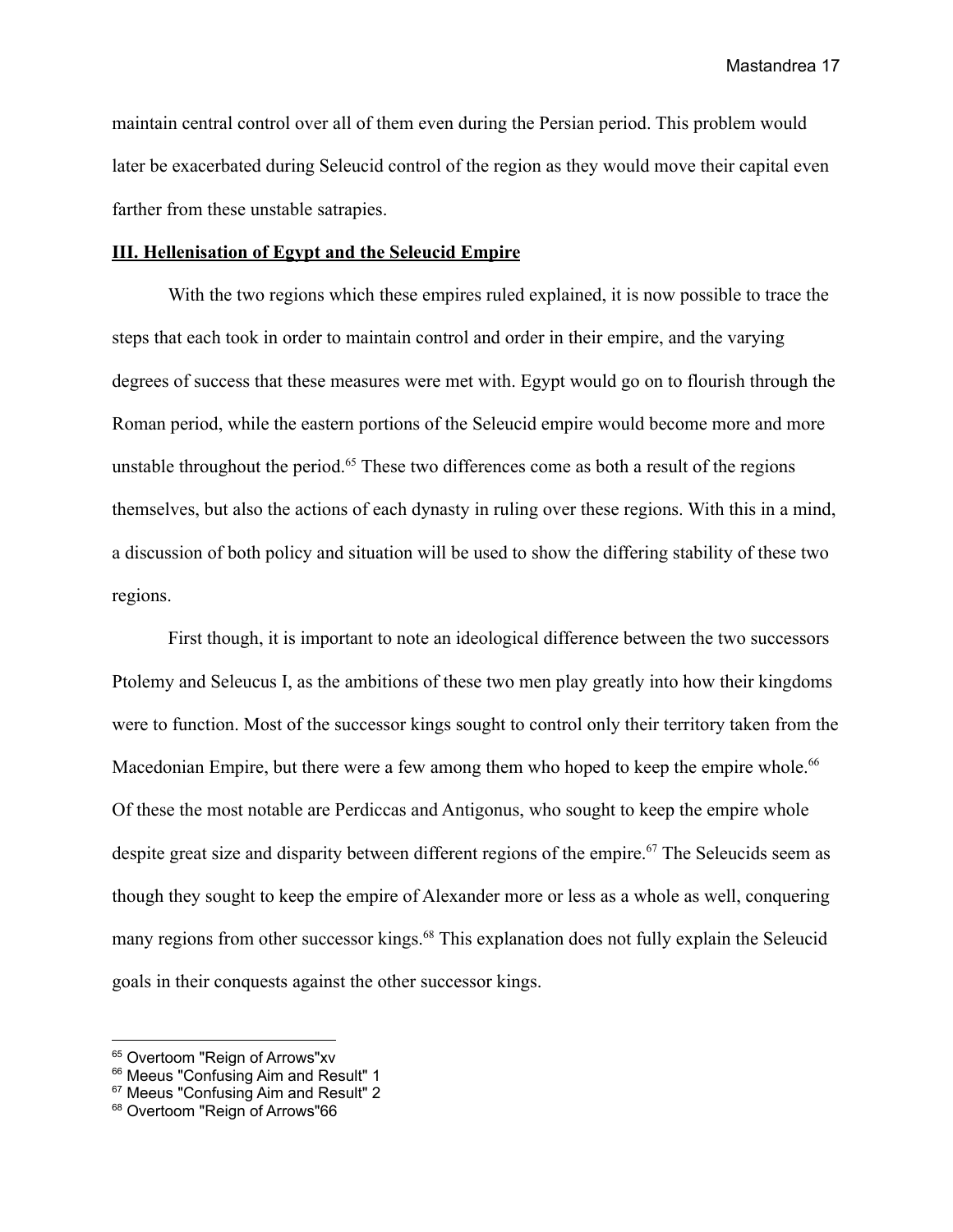Many of the successor kings believed that the division of the empire into kingdoms was a better way to maintain power in their individual regions. One such of these was Ptolemy in Egypt. While he would fight wars against the other successor kings, he did not seek to control the whole of Alexander's empire, but merely his part.<sup>69</sup> Ptolemy was content in the control of individual kingdoms instead of the expansive empire that Alexander had established in the wake of the Persian Empire. This is partially due to the province that he inherited from the empire being such a rich one.<sup>70</sup> The Seleucids did not have this particular advantage, and what could be mistaken for imperial tendencies from them is more easily explained as them hoping to control more wealthy provinces of the empire. The regions that came into their possession were not enviable ones, lacking much of the tax base of the other successor kingdoms.<sup>71</sup>

This is important because it shows the focus of these two states, the Seleucids who were looking outward and the Ptolemies who were looking in. This matter of focus will later become important in what each kingdom found to be necessary for their long term success, but their initial situations factored into these decisions greatly. Ptolemy sat on Egypt, one of the best provinces left behind after the dissolution of the Macedonian empire,<sup>72</sup> and thus could afford to maintain what he had and still have a prosperous kingdom. The Seleucids on the other hand inherited many less useful provinces.<sup>73</sup> In order for them to share the success of others, their policy had to be more western focused, and this focus would play its role in the destabilizing of the east of their empire.

<sup>69</sup> Meeus "Confusing Aim and Result" 12

<sup>70</sup> Romm "Ghost on the Throne" 70

<sup>71</sup> Briant "From Cyrus to Alexander" 391

<sup>72</sup> Romm "Ghost on the Throne" 69

<sup>73</sup> Briant "From Cyrus to Alexander" 391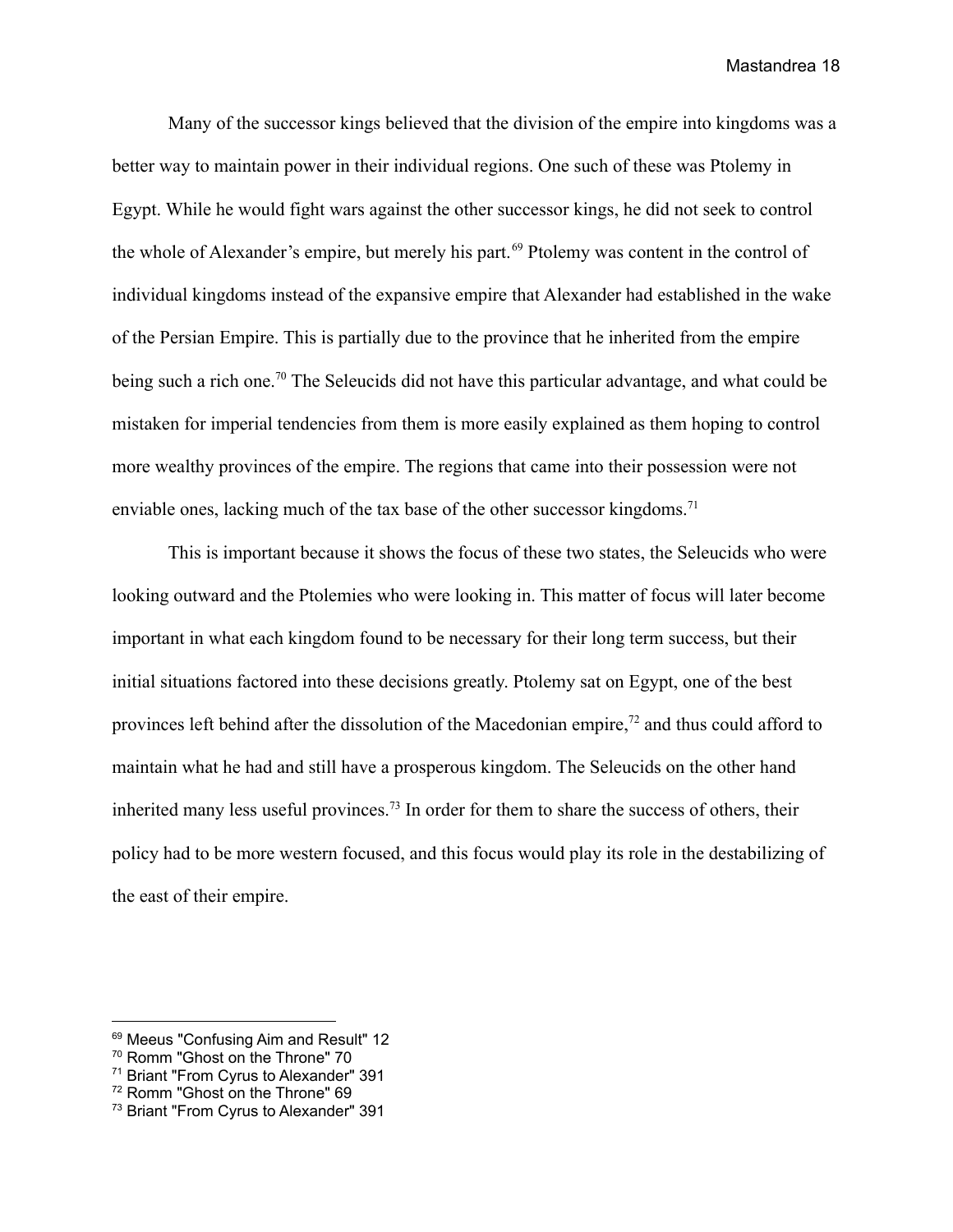#### **1. Egypt and Ptolemy**

Ptolemaic Egypt was successful primarily due to the nature of the Hellenisation Ptolemy implemented in the region. While Ptolemy implemented some Greek aspects in his control of Egypt, he also maintained a good portion of Egyptian tradition during his rule of the region.<sup>74</sup> In effect, "The Ptolemaic state, within its core territory, was neither an Egyptian, nor a Greek state."<sup>75</sup> The success of Ptolemy in the region was dependent on his adherence to some of the cultural norms of the people whom he ruled over. The synthesis of these two cultures allowed him to be successful in his rule of the region.

While the Egyptians may have been unhappy to be ruled by a foreign king, their society was set up, as mentioned before, in a way that centralized power had been the primary means of rule in Egypt for centuries.<sup>76</sup> So Ptolemy was able to step into the existing role of king in Egyptian society. With this in mind, Ptolemy was able to move slowly in implementing change in Egypt, relying on the ancient institutions of the state to legitimize his power. <sup>77</sup> How he did this is what interests this paper, and so the next sections will show how Ptolemy filled the role of king in the Egyptian kingdom. This will be explained through the concepts of the pharaoh, Egyptian religion, and Ptolemaic economic reform.

In his reign of Egypt, Ptolemy established himself as a pre-existing image within the Egyptian cultural psyche, that of the pharaoh. The method of governance in the Ptolemaic period differed little from what was seen during the Saite restoration.<sup>78</sup> This shows the continuity of rule that was fostered by Ptolemaic rule in the region. The structure of power in Egypt was not rebuilt from the ground up, but instead adopted by the Greek kings to have greater control over the

<sup>&</sup>lt;sup>74</sup> Manning "The Last Pharaohs" 3

<sup>&</sup>lt;sup>75</sup> Manning "The Last Pharaohs" 3

<sup>&</sup>lt;sup>76</sup> Manning "The Last Pharaohs" 3

<sup>&</sup>lt;sup>77</sup> Manning "The Last Pharaohs" 33

<sup>&</sup>lt;sup>78</sup> Manning "The Last Pharaohs" 35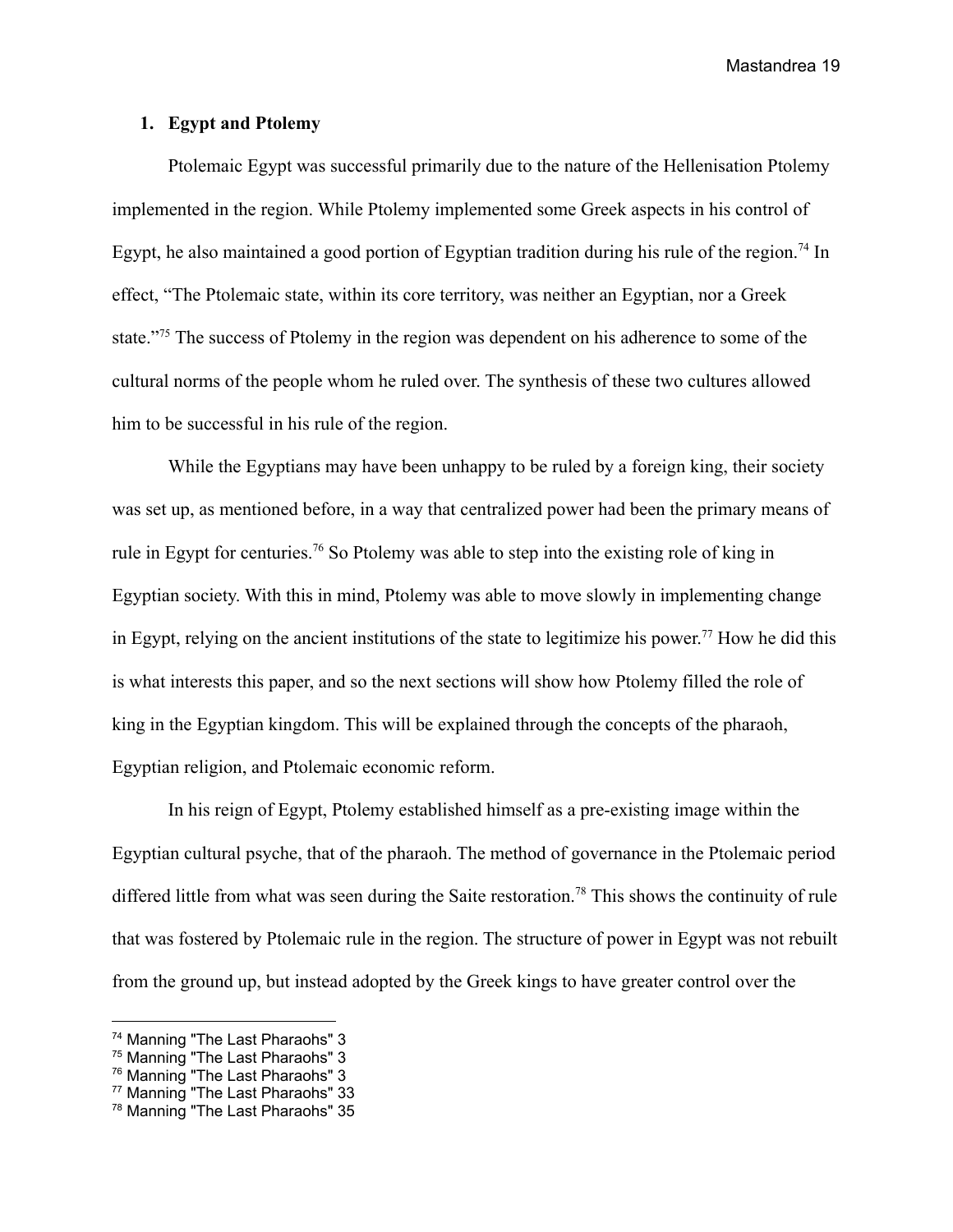Egyptian people. In establishing control over the Egyptian state the Ptolemies modeled themselves off of the ancient "good" pharaohs of Egypt.<sup>79</sup> Despite the success of this model, this Egyptian political fashioning had to be tempered with the Greek expectations of kingship. $80$ While it was expedient to use the Egyptian idea of pharaoh to gain power over the new ethnic group that made up the core of his new kingdom, he could not alienate his Greek allies in Egypt.

So Ptolemy was forced into the balancing act of being both Egyptian and Greek. He had to be both an Egyptian pharaoh and a Greek king. This political fashioning did not inhibit his ability to use the previously established administrative systems of the Egyptian state. He did not have to establish a new bureaucracy alongside his image of kingship.<sup>81</sup> Despite the change of the administrative language from Egyptian to Greek, much of the bureaucracy was the same as before the Ptolemaic dynasty took power.<sup>82</sup> This allowed Ptolemy to more readily focus on his own personal image as king without having to establish an entirely new administration through which to rule. The ability to rely on these ancient institutions was a great boon to Ptolemy, and instead of building an entirely new system, Ptolemy could implement small incremental changes in an existing system. While there was some instability present in the Egyptian system, $83$  there was not enough to topple the systems themselves. The draw of the pharaonic institution was too great for Ptolemy to simply ignore as this institution saw, "the king as the 'centralizing principal' of the state."<sup>84</sup> This would lead to some issues within his own primarily Greek court, but found him a stable place from which to exercise power in Egypt.

Ptolemy then could focus entirely on propaganda for himself. In this he was able to find the balance between Greek king and Egyptian pharaoh. Ptolemy I, while aligning himself with

<sup>&</sup>lt;sup>79</sup> Manning "The Last Pharaohs" 73

<sup>&</sup>lt;sup>80</sup> Manning "The Last Pharaohs" 95

<sup>&</sup>lt;sup>81</sup> Manning "The Last Pharaohs" 95

<sup>&</sup>lt;sup>82</sup> Manning "The Last Pharaohs" 95

<sup>&</sup>lt;sup>83</sup> Manning "The Last Pharaohs" 95

<sup>&</sup>lt;sup>84</sup> Manning "The Last Pharaohs" 81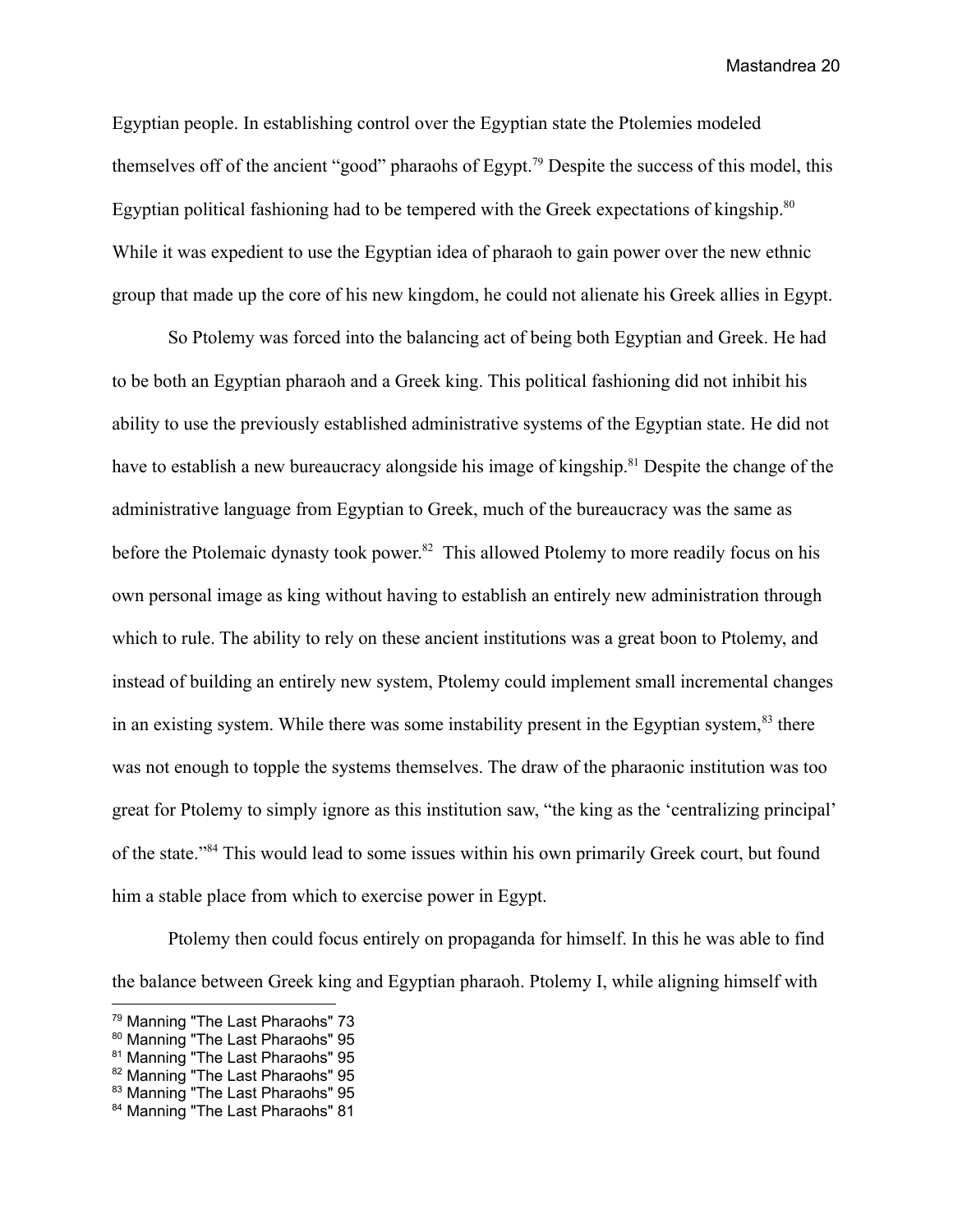the idea of Egyptian pharaoh, maintained his relationship with his fellow Greeks. Even in his wars with the other successor kings, he offered proper burial rights to those he defeated in battle in the Greek fashion.<sup>85</sup> Actions like this showed his ability to maintain his Greek cultural identity in the eyes of his fellow countrymen, but he also had to adopt Egyptian ideas of kingship in order to keep his new subjects under his control. In this pursuit he wanted to show himself as the liberator of the Egyptian people from the Persian empire.<sup>86</sup> The return to a pharaonic style of rule showed a change to the Egyptian people from the political model of the Persians.<sup>87</sup> In order to fully establish himself as an Egyptian king he needed to make some sacrifices with regards to his past as a companion of Alexander. Specifically he had to reject one of the honors given to him during his campaign with Alexander, his wife.

During the campaigns with Alexander Ptolemy I was married to Artacama, a Bactrian woman, in a mass wedding ceremony at Susa whom he would stay with until presumably the death of Alexander. <sup>88</sup> Upon his death he repudiated her because she was of no value to him in the rule of Egypt.<sup>89</sup> This seems extreme, but due to the nature of the balancing act he was attempting to execute in Egypt, she had become a liability to him.<sup>90</sup> This then turns to the next aspect of Egyptian society, religion. In order for Ptolemy to gain the legitimacy he needed to rule Egypt, he needed to keep the class of priests under his control. In order to do so, he needed a new wife in order to keep those priests happy with him in his new kingdom.

As mentioned in the first portion of this paper, religion was an important aspect of rule in Egypt, and luckily was widely shared among those living in Egypt. Because of this, Ptolemy could use religion as a tool to legitimize himself as king of Egypt. As described earlier, the

<sup>85</sup> Romm "Ghost on the Throne" 190

<sup>86</sup> Muller "Female Element of Political Self-Fashioning" 205

<sup>87</sup> Manning "The Last Pharaohs" 80

<sup>88</sup> Muller "Female Element of Political Self-Fashioning" 204

<sup>89</sup> Muller "Female Element of Political Self-Fashioning" 204

<sup>90</sup> Muller "Female Element of Political Self-Fashioning" 204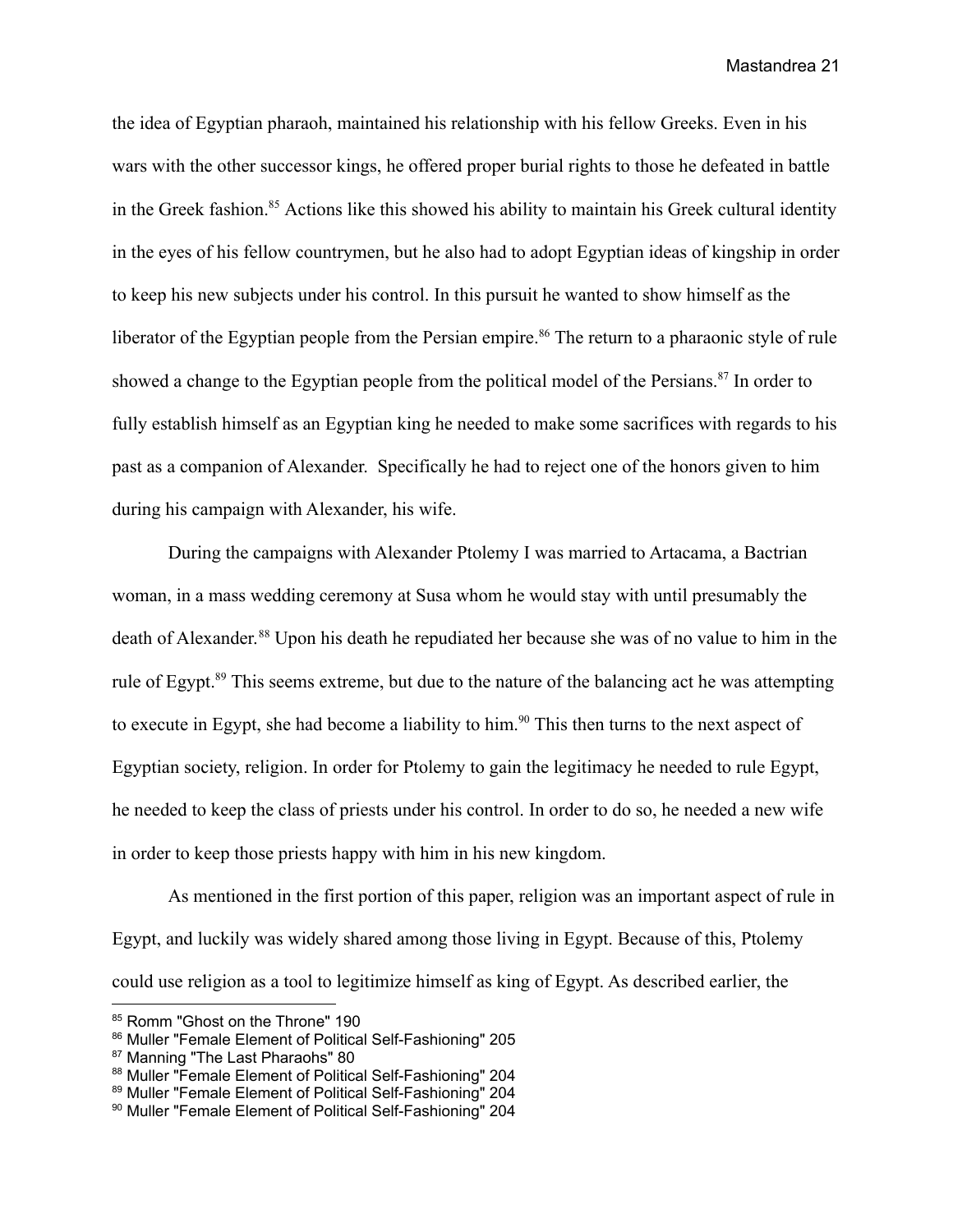pharaoh was an inherently divine position, ruling both secular and religious matters.<sup>91</sup> This meant an inherent tie between Ptolemy and Egyptian religion. Unlike their previous Persian counterparts, the Ptolemies decided to embrace this as part of their rule in Egypt.<sup>92</sup>

In the repudiation of Aratacama there is tangible evidence of this embrace of Egyptian religion. As mentioned earlier the motivation for this move was to keep the priests in Egypt on his side.<sup>93</sup> Priests could be the downfall of kings in the eyes of the Egyptian populace as seen with the story of Cambyses, that while not thought to be true, left an impact on the people of Egypt such that the story was told to the historian Herodotus "Histories".<sup>94</sup> While he did not feel the need to take for himself an Egyptian wife, he did feel the need to distance himself from his Persian wife.<sup>95</sup> This move kept the priests happy in Egypt, and these priests in turn would keep their communities in line with the Ptolemaic agenda. The nature of centralized religion in Egypt had already proven to be a great asset to Ptolemy in his establishment of a hellenized Egypt, but the priests were more than just propaganda for Ptolemy.

Religion also paid into the economy of Egypt as well. Priests were not immune to taxes, but were instead beholden to pay certain amounts to fund the state due to the divine implications of rule in Egypt.<sup>96</sup> The ideas of Egyptian religion and Egyptian kingship were deeply intertwined in the cultural psyche, and thus were inseparable from one another. Such were the economic implications of this, the priests and the scribes were the record keepers for the transactions of this period in Egypt.<sup>97</sup> With these under his control, Ptolemy was able to exercise his economic reforms in Egypt.

<sup>91</sup> Manning "The Last Pharaohs" 80

<sup>92</sup> Manning "The Last Pharaohs" 3

<sup>93</sup> Muller "Female Element of Political Self-Fashioning" 204

<sup>94</sup> Herodotus "Histories" 3.28-29

<sup>95</sup> Muller "Female Element of Political Self-Fashioning" 205

<sup>&</sup>lt;sup>96</sup> Manning "The Last Pharaohs" 118

<sup>&</sup>lt;sup>97</sup> Manning "The Last Pharaohs" 81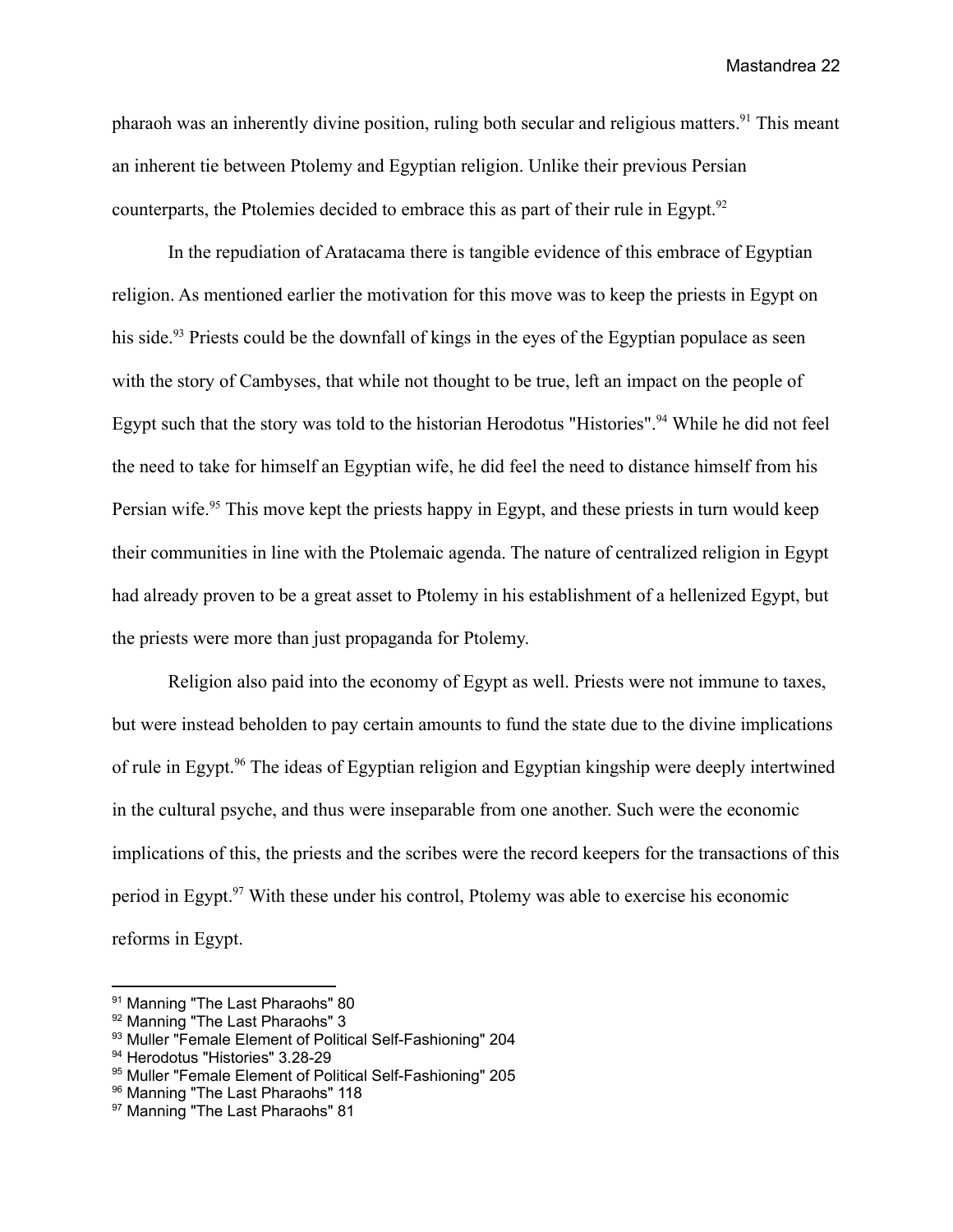The economy of Ptolemaic Egypt was a mixture of old Egyptian practice, and new Greek ideas. The wealth in Egypt was centralized towards the top, and when he took power Ptolemy inherited a great sum of wealth with which he could begin to implement change in the Egyptian economy.<sup>98</sup> With this money Ptolemy used one of the greatest propaganda tools of the time, he minted coinage.<sup>99</sup> These coins spread the message of a hellenized Egypt to the populace through imagery. Using these new coins Ptolemy would go on to implement many economic reforms in Egypt to great benefit in the land. These reforms would not be an entirely new economy, but a restructuring of the already existing Egyptian economy.

Ptolemy attempted to keep old Egyptian institutions in place under a new economic system.<sup>100</sup> This was because the existing Egyptian institutions lent themselves well to the policies that Ptolemy wished to implement in Egypt. In his rule of Egypt he simply had to expand on these institutions and bring them to the marketplace of the Mediterranean.<sup>101</sup> There was no need to implement any great changes to the Egyptian way of life, but instead he merely had to encourage its growth and movement into an expanding world. This meant that he was met with little resistance in the changes that he made, as his policies were not aimed at changing the way of life of his people. Instead he improved upon these already existing systems incrementally in a way that did not threaten the stability of Egypt itself.

The steps he took also solved the problems that had plagued Egyptian systems for periods before he ruled. One such of these was the implementation of tax receipts throughout the state.<sup>102</sup> This seemingly small change increased the stability of Egypt by a great amount. Through writing and contract, the collection of taxes and all other transactions could be recorded and maintained

<sup>98</sup> Romm "Ghost on the Throne" 122

<sup>99</sup> Romm "Ghost on the Throne" 123

<sup>&</sup>lt;sup>100</sup> Manning "The Last Pharaohs" 122

<sup>&</sup>lt;sup>101</sup> Manning "The Last Pharaohs" 122

<sup>&</sup>lt;sup>102</sup> Manning "The Last Pharaohs" 129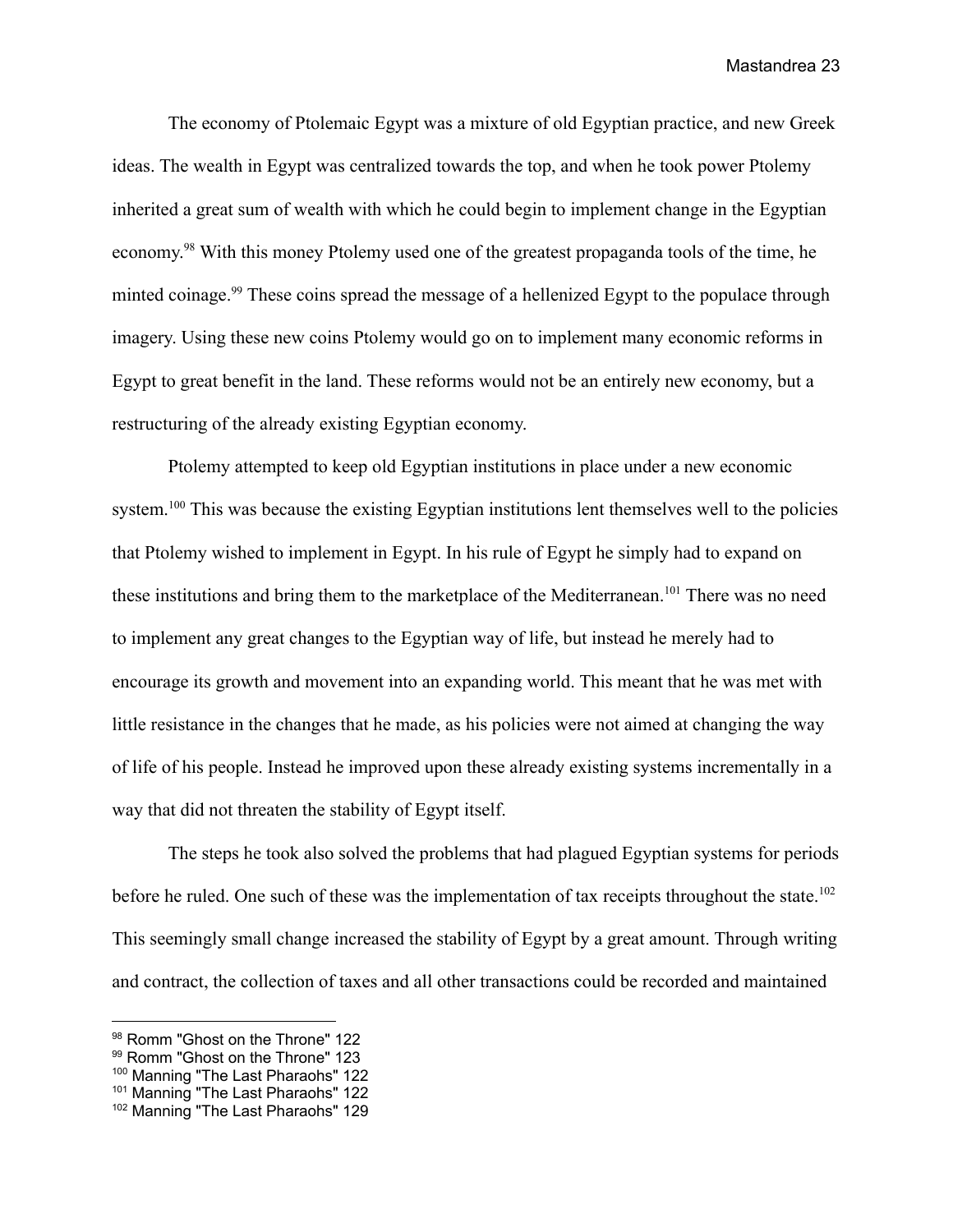without the regional infighting that had occurred before the Ptolemaic dynasty. The implementation of coinage as mentioned earlier was also a change that brought stabilization to Egypt from Ptolemy himself. Previously a system of barter had been used to exchange goods and services, but was exchanged by Ptolemy for the Greek monetary style of economy.<sup>103</sup> This change allowed for goods and services to be exchanged for money instead of for promises. This greatly increased public trust in the Ptolemaic economy. These are examples of the types of changes that Ptolemy implemented in order to improve upon the pre-existing Egyptian institutions, without having to create an entirely new economy to build them upon. In short the changes of the Ptolemaic dynasty were important, but not transformative to the system that they had inherited.<sup>104</sup> Ptolemy in Egypt did not have to do very much in order to stabilize Egypt, but could instead inherit already working systems from the previous government and improve upon them.

# **2. Seleucid Collapse**

The collapse of the eastern portions of the Seleucid empire were not particularly surprising given the situation of the Greek occupiers of the region. The Bactrians were so far from Greece itself that their ways of life were almost entirely foreign to the Greeks. The reasons for the collapse of this region come down to three main aspects, a difference in cultural views, a lack of political capital in the east, and an uninvolved approach to the occupation of Bactria. The various cultures and peoples living throughout this region had little faith in their new Macedonian rulers from the start. Unlike Ptolemy, Seleucus did not attempt to distance himself from the previous Persian empire, but instead embraced both its administrative systems and the political capital aligning himself with them would give him.

<sup>&</sup>lt;sup>103</sup> Manning "The Last Pharaohs" 136

<sup>&</sup>lt;sup>104</sup> Manning "The Last Pharaohs" 203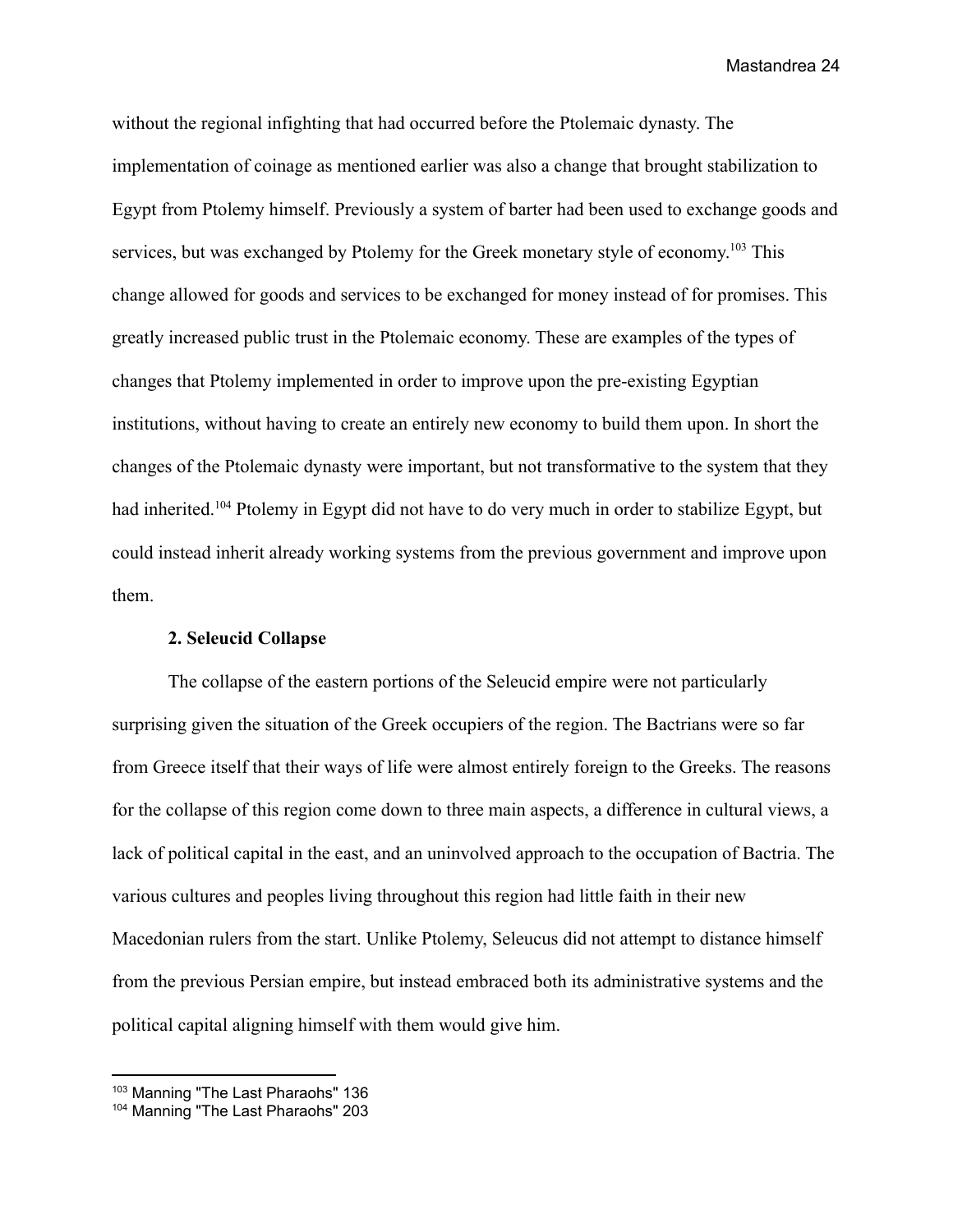The eastern satrapies were far more complicated than Egypt. As can be seen in the descriptions of Persian satrapies, many of the administrative units of the Seleucid empire contained many cultural groups within them.<sup>105</sup> These groups did not often agree with one another, nor with their being ruled by the Seleucids.<sup>106</sup> That being said these peoples made up the bulk not only of the people ruled by the Seleucids, but the primary basis for their military. <sup>107</sup> The situation in the east was further complicated by the distinct differences between the Greeks and these peoples, and for the purposes of this paper the Parthians and the Scythians will be used to show the exact difficulties that were faced by the Seleucids in their rule of the East.

The east of the Seleucid empire had not been stable from its inception, but the group that best illustrates how quickly this situation could evolve into a major problem is the Parthians. Unlike the settled peoples of the Mediterranean, the Seleucids were now ruling over primarily nomadic and migratory peoples in Bactria.<sup>108</sup> One such of these groups were the Parni, a minor unimportant group living in the steppe.<sup>109</sup> This group would not show itself to be a problem for Seleucid rule in the region until it was too late to change the course upon which they set Parthia and Bactria.

The Parthians were exceptional at one thing, and that was adaptability.<sup>110</sup> The Parthian were able to adopt the cultural attributes of others to achieve their goals, without losing their own cultural uniqueness. In this way they were able to effectively meld Greek and Persian styles of rule with their own migratory lifestyle.<sup>111</sup> For instance in their conquest of Seleucid territories in both Parthia and Bactria, they were open to accepting the administrative positions created by the

<sup>105</sup> Briant "From Cyrus to Alexander" 391

<sup>106</sup> Olbrycht "Iranians in the Diadochi" 177

<sup>&</sup>lt;sup>107</sup> Olbrycht "Iranians in the Diadochi" 178

<sup>108</sup> Overtoom "Reign of Arrows"1

<sup>109</sup> Overtoom "Reign of Arrows"2

<sup>110</sup> Overtoom "Reign of Arrows"30

<sup>111</sup> Overtoom "Reign of Arrows"30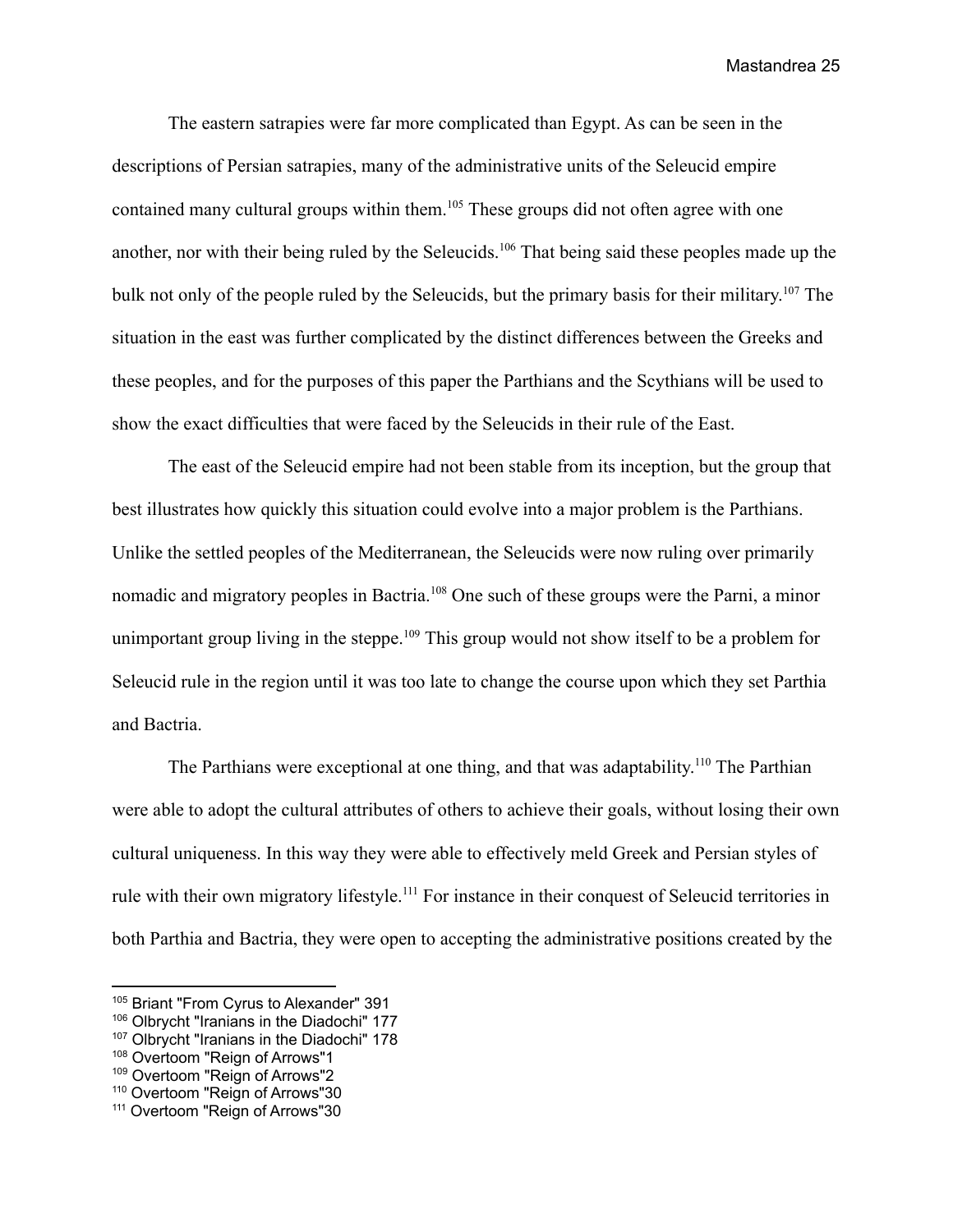Greeks in the region such as the: *stategos,* satrap, regional commander, and citadel commander.<sup>112</sup> Thus their transition to power in the region was an uneventful one with regards to administrative change. This adaptability also allowed them to control the highly regionalized eastern satrapies more easily than the Seleucids had. An important aspect of ruling in these provinces was to meet the expectations of kingship of the indigenous population.<sup>113</sup> The adaptability of the Parthians allowed them to take these expectations into their own culture.

The Parthians rose up against Seleucid power as a means of defense against foreign threats. The Middle East under the Seleucids was anything but stable, with many internal conflicts between neighboring tribes and peoples.<sup>114</sup> These people were not united under the banner of the Seleucid empire, but instead maintained their own cultural identities and fought among one another. The Parthians sought to establish themselves as a stable power who could survive this turmoil in the Hellenistic Middle East. In doing so they took advantage of the regional economies of the Seleucid empire. As mentioned before, each region of the Seleucid empire contained considerable wealth which went to support that region.<sup>115</sup> Their ability to internalize these structures while keeping their nomadic roots made the Parthians extremely difficult to uproot from the region. In order to fully unroot the Parthians from the eastern satrapies, a major military intervention became necessary. This would not be an easy task for the Seleucid empire. For examples of why these nomadic peoples were so hard to conquer, it is necessary to look at another group in the region, the Scythians.

The peoples of central Asia were not settled in the types of cities that the Greeks were used to. Instead most of their cultures were nomadic by nature. This made these regions hard to

<sup>112</sup> Overtoom "Reign of Arrows"32

<sup>113</sup> Muller "Female Element of Political Self-Fashioning" 178

<sup>114</sup> Overtoom "Reign of Arrows"65

<sup>115</sup> Overtoom "Reign of Arrows"67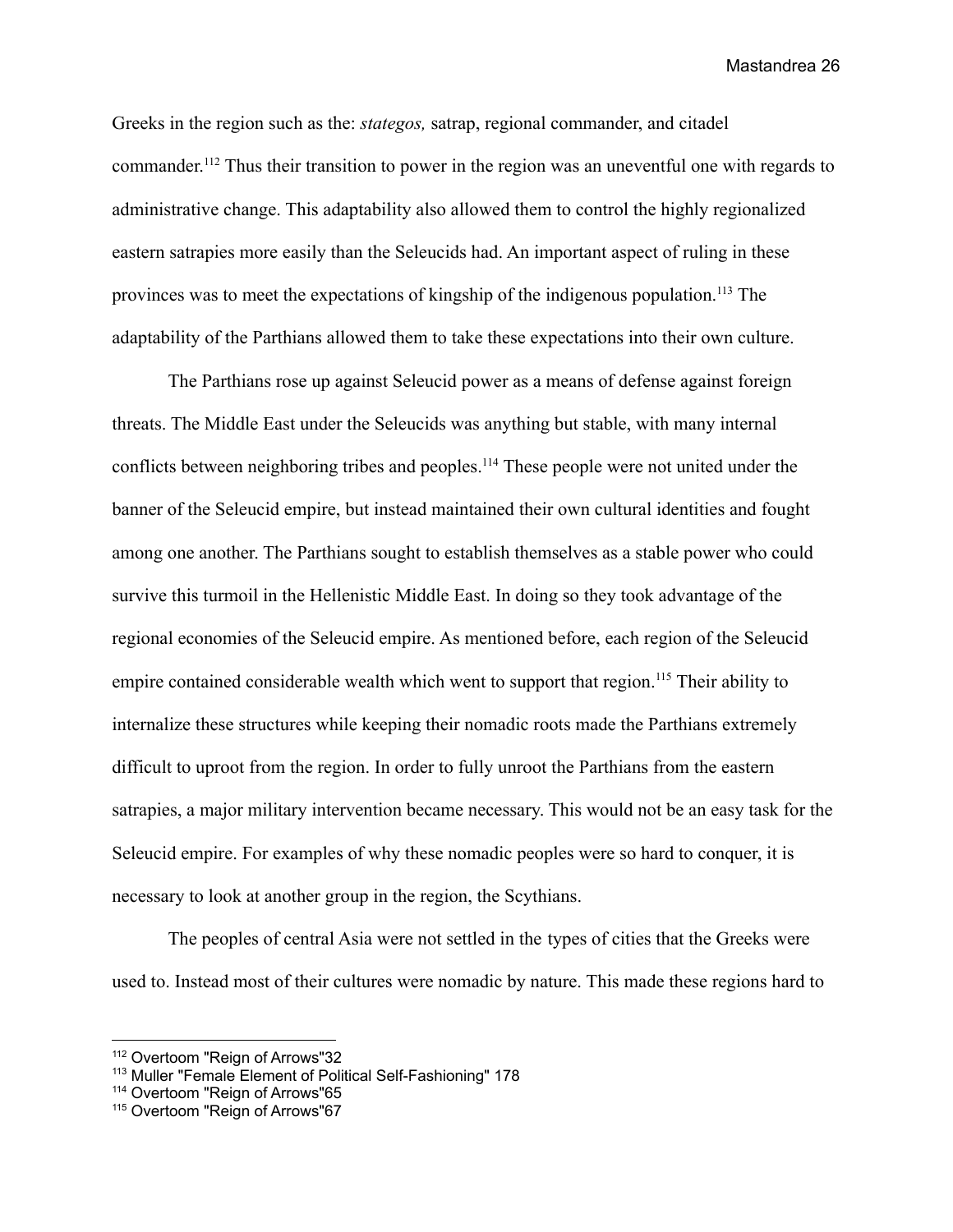conquer and rule, and some were not even attempted such as the Scythians.<sup>116</sup> The Scythians lay just outside the borders of the Seleucid empire, but played an important role in the collapse of the region. Returning to the Persians for a moment, they had previously made an attempt to conquer the Scythians during their time in the region. They had failed because no suitable city center could be found to be conquered in the traditional way of conquest for the Persians.<sup>117</sup> The Parthians as well adopted this tactic when fighting the Seleucids. They would retreat in the face of the whole of the Seleucid army as a matter of course.<sup>118</sup> This flight was simply a trick though as "(w)hen the Parthians 'fled' an important territory in the face of a major invasion, they were not really abandoning it."<sup>119</sup> By feigning these retreats the Parthians would lure the Seleucids into poor strategic positions where they could defeat them in detail.<sup>120</sup> Their non reliance on these territories allowed them to abandon them for a time, and then return later without losing any of their strength.

This became a great issue that the Seleucids faced in the region. They were suited to a very particular style of warfare, in which one army faced another head on. The asymmetrical warfare style of the eastern tribes such as the Parthians and the Scythians was difficult for them to counter in any meaningful way.<sup>121</sup> Due to this difference in military strategy, these peoples were able to outmaneuver the heavier Greek armies.<sup>122</sup> This meant there was no suitable way for the Seleucids to bring force to bear against these revolts. Attempting to create a more well balanced force was not an option due to the near constant western wars of the empire.<sup>123</sup> An historical account of how this could happen can be found in Herodotus "Histories" when he

<sup>116</sup> Cohen "Hellenistic Settlement" 112

<sup>117</sup> Briant "From Cyrus to Alexander" 33

<sup>118</sup> Overtoom "Reign of Arrows"51

<sup>119</sup> Overtoom "Reign of Arrows"51

<sup>120</sup> Overtoom "Reign of Arrows"51

<sup>&</sup>lt;sup>121</sup> Overtoom "Reign of Arrows"67

<sup>122</sup> Overtoom "Reign of Arrows"67

<sup>123</sup> Overtoom "Reign of Arrows"67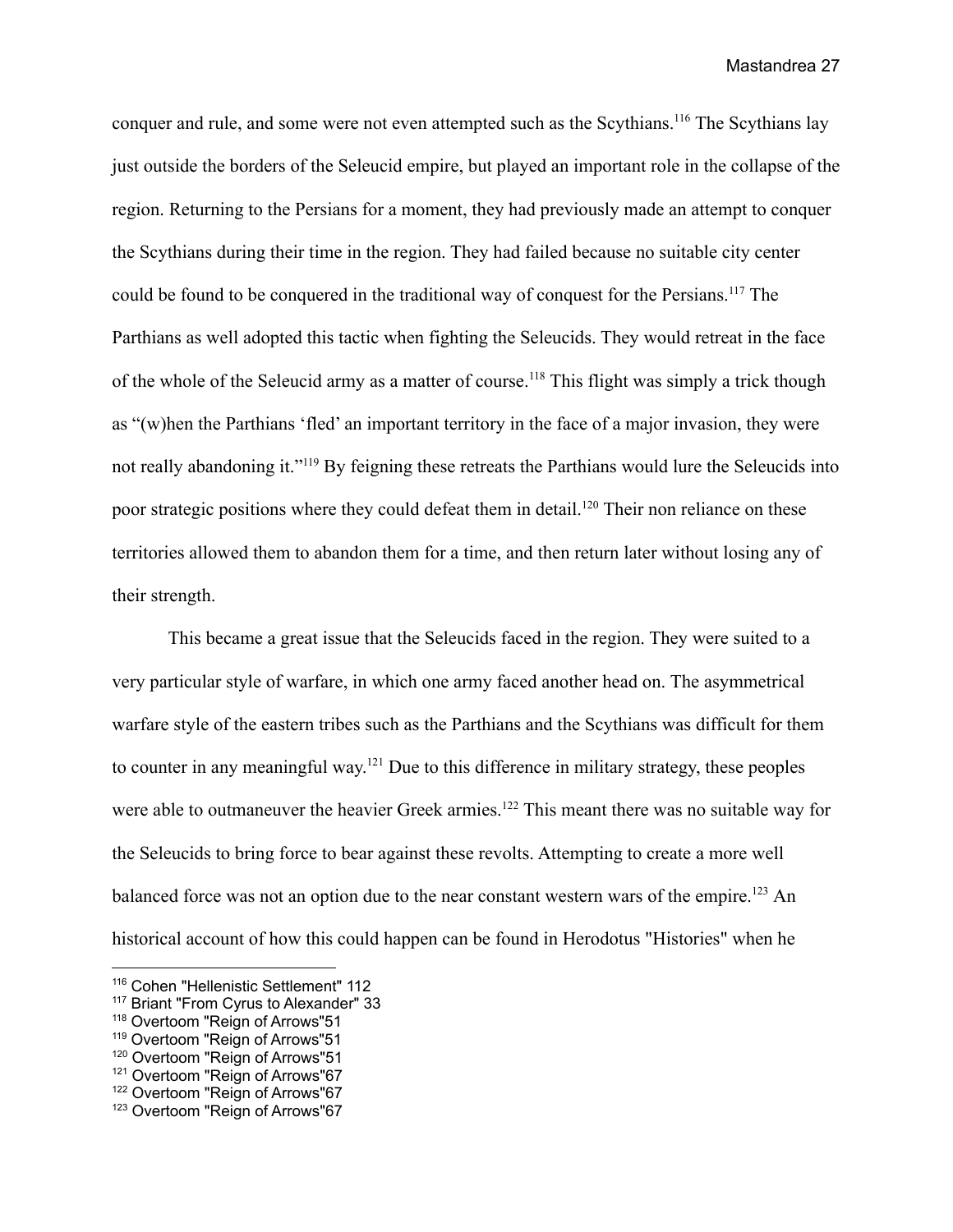explains the previously mentioned Persian attempt to conquer the Scythians. While it would be improper to take Herodotus "Histories"'s account as entirely fact, there is a bit of truth to his account. In this account the Scythians leave towns and villages that they have established and just continually pull away from the Persian advance until they find a favorable time and place to fight.<sup>124</sup> This shows how capable these peoples were without their cities, as they were willing to trade these cities to the enemy in order for a strategic advantage. They were not reliant on a city for their survival, and this advantage made it very difficult to pin them down for a decisive conquest.

This could have been rectified in a number of ways though. An army suited for this task could have been created as Overtoom "Reign of Arrows"suggests in his book on the Parthians, but this would not have been cost effective.<sup>125</sup> Another method by which this region could have been better controlled by the Seleucids was the establishment of better political leverage over the peoples of Bactria and Sogdiana. The Seleucids failed in this respect because they had kept the broken system of satrapies from the Persians, as can be seen in the administrative difficulties they faced in the region.

The Seleucids lacked significant political capital to hold onto the territories that they inherited in the break up of the Macedonian empire. This originated with the first king of the Seleucid empire, Seleucus I. Seleucus I sought to do what Ptolemy did with Egypt and build on the existing structures in the region, and in pursuit of this kept his Bactrian wife, Apama.<sup>126</sup> This decision was one of the few things that the Seleucids had in their favor on the Iranian plateau. By attaching himself to the Achamenid Persian line, he tied himself in with the primary centralized

<sup>124</sup> Herodotus "Histories" 4.123

<sup>125</sup> Overtoom "Reign of Arrows"67

<sup>126</sup> Muller "Female Element of Political Self-Fashioning" 206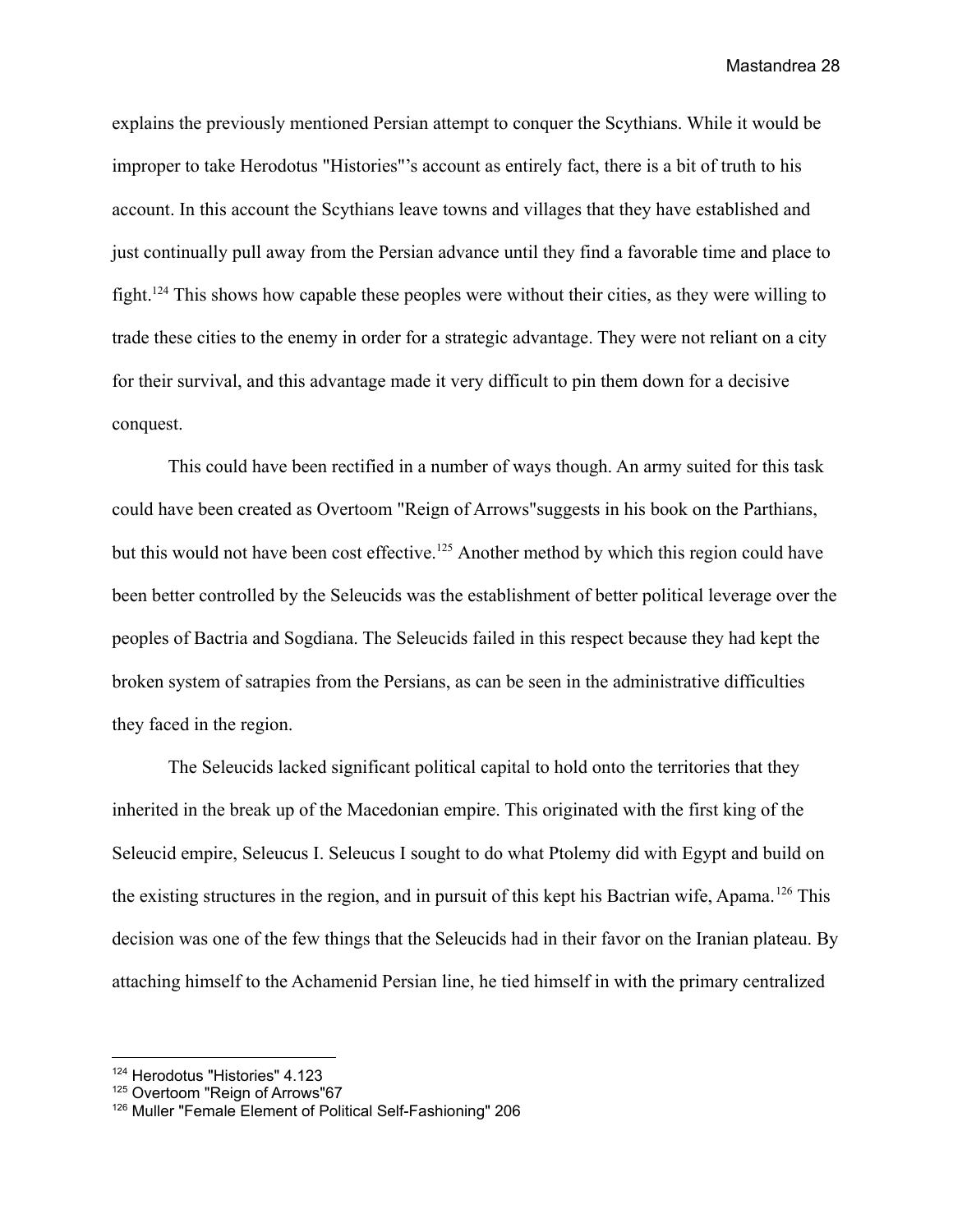force in the region, the remnants of the Persian Empire.<sup>127</sup> Inheriting this system would be one of his greatest mistakes in the region though. The Persian system as seen earlier with the story of Bessus,<sup>128</sup> was inherently flawed from its outset. The Seleucid decision to inherit this system would further inhibit their ability to rule over the areas of Bactria and Sogdiana by pulling their power away from the empire and entrusting it to the autonomous satrapies.

As described with the Parthians these satrapies became targets for outside attacks, but also for inside usurpers. One such example of this was the Greco-Bactrian kingdom. Diodotus I broke away from the Seleucid empire as the governor of Bactria.<sup>129</sup> In doing so he established the Greco-Bactrian kingdom, a mixture of Greek, Iranian, and Indian cultural influences on the eastern border of Parthia.<sup>130</sup> This particular example shows the weakness of the system of satrapies inherited from the Persians. Diodotus, using the resources in his own province, was able to fully break away from the Seleucids and not be reincorporated back into the empire.<sup>131</sup> This came in much the same way as Bessus had previously broken away from the Persians in the same exact province.<sup>132</sup> Thus they inherited not only the successes of the Persians with this system, but also the exact failures that had revealed that system to be so weak in the first place. The inability of the Seleucids to reincorporate this province also brings into question the methods of power projection used by the Seleucids in these far flung provinces.

In this region Greeks and native peoples were intermixed, but the Greeks were greatly in the minority. <sup>133</sup> Thus Seleucid settlement in the East was not based on the *polis,* but instead was based upon military colonies.<sup>134</sup> These military colonies benefited the Seleucid empire by

<sup>127</sup> Muller "Female Element of Political Self-Fashioning" 206

<sup>128</sup> Briant "From Cyrus to Alexander" 747

<sup>129</sup> Watanabe "Greco Bactrian Kingdom" 1

<sup>130</sup> Watanabe "Greco Bactrian Kingdom" 1

<sup>131</sup> Watanabe "Greco Bactrian Kingdom" 1

<sup>132</sup> Briant "From Cyrus to Alexander" 747

<sup>133</sup> Olbrycht "Iranians in the Diadochi" 178

<sup>&</sup>lt;sup>134</sup> Tarn "Greeks in Bactria" 6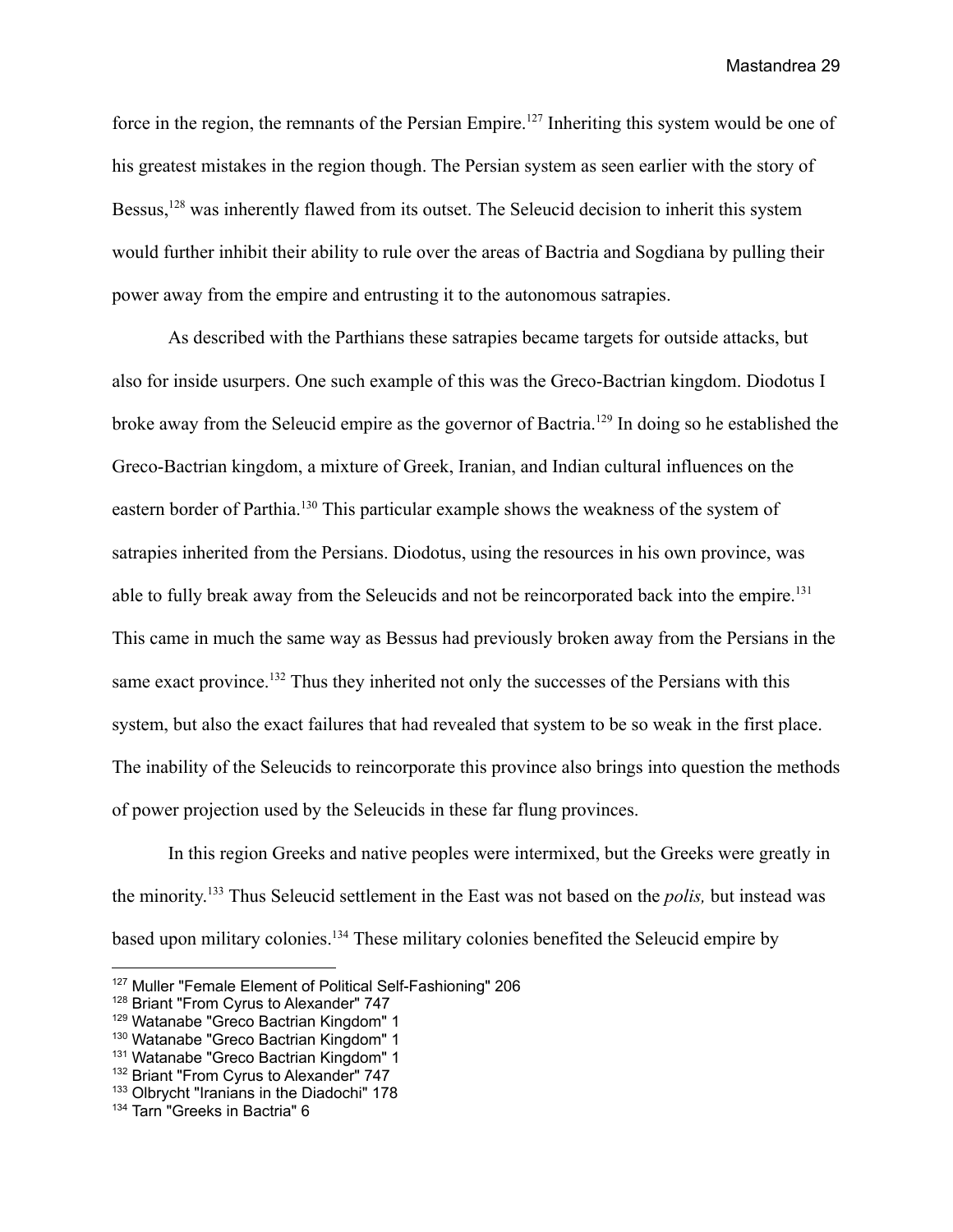allowing for greater defensive capabilities, but lacked the economic structures of a fully fledged city.<sup>135</sup> They were in theory good for the empire, but had little value for the people. for the people. In theory these colonies would be the first line of defense against rebellions or foreign invasion, but the concept was plagued with problems that caused them not to function as intended. Usually these colonies were located near a native village and settled by mercenaries and standard troops of the Seleucids.<sup>136</sup> These troops were no longer fully Greek, but even from the time of Alexander had become a mix of Greeks and non-Greeks.<sup>137</sup> So the soldiers settling these colonies had little attachment to the Greek empire ruling over them, and would likely not fight against their own neighbors in defense of their foregin rulers. So in order to project power into these regions the Seleucids would have to send the imperial army led by the king.

This was the exact case with the Greco-Bactrian kingdom as Antiochus the Great would attempt a reconquest of the region to bring it back under Seleucid control with the imperial army.<sup>138</sup>The problem being that this campaign would take place two generations after the founding of the kingdom.<sup>139</sup> The idea that this attempt at reconquest would occur a whole two generations after the secession of the kingdom is interesting, but not surprising given the geographical challenges the Seleucids faced. The power base of the Seleucid empire was located far off in Antioch Syria, and this made it difficult to project their power to the easternmost reaches of their empire.<sup>140</sup> Communications between the capital and the eastern satrapies could take multiple months to get back and forth.<sup>141</sup> So for this reason and many others, this attempt at the reconquest of the Greco-Bactrian kingdom failed.<sup>142</sup> It seems that the Persians previously had

<sup>&</sup>lt;sup>135</sup> Tarn "Greeks in Bactria" 8

<sup>&</sup>lt;sup>136</sup> Tarn "Greeks in Bactria" 8

<sup>&</sup>lt;sup>137</sup> Romm "Ghost on the Throne" 44

<sup>138</sup> Watanabe "Greco Bactrian Kingdom" 1

<sup>139</sup> Watanabe "Greco Bactrian Kingdom" 1

<sup>140</sup> Overtoom "Reign of Arrows"70

<sup>141</sup> Overtoom "Reign of Arrows"68

<sup>142</sup> Watanabe "Greco Bactrian Kingdom" 1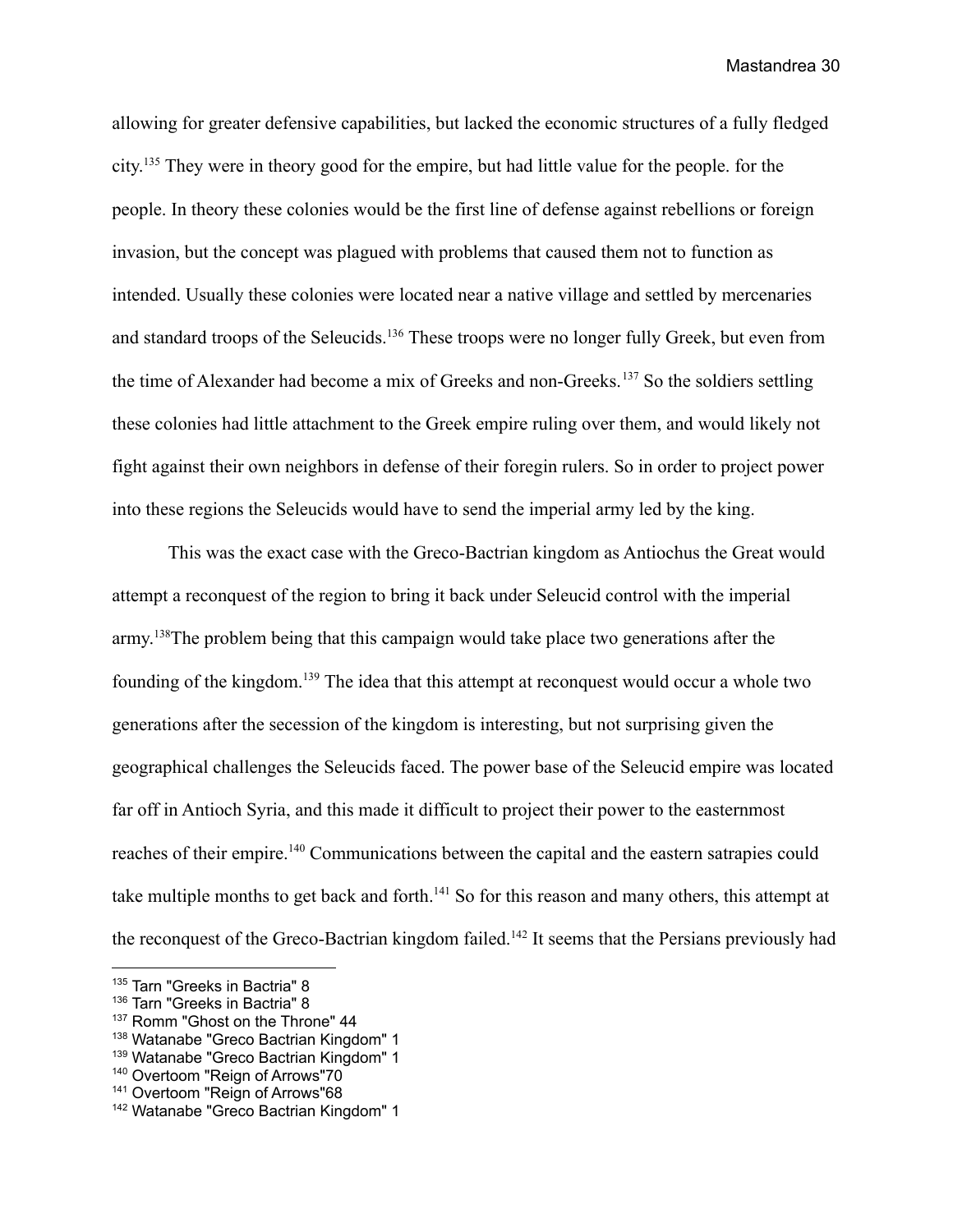been able to hold onto these territories more effectively because their capital was much closer, located at Persepolis central to the entire empire. They were thus able to react more quickly than the Seleucids to the volatile situation of these regions.<sup>143</sup> The position of the capital was in great part due to the focus of the Seleucid empire during this period. The Seleucids did not wish to invest in the eastern provinces, but instead favored the Mediterranean and the western provinces.

The provinces of Bactria and Sogdiana were not greatly wealthy, and contributed little when compared to other former Persian satrapies.<sup>144</sup> These provinces covered a sizable amount of land, but contributed very little to the empire as a whole. As previously seen in the last two sections though, the rule of these satrapies had proven to be a large investment for the Seleucid empire as they were very difficult to rule. These provinces were worth very little compared to places such as Ptolemy's Egypt sitting just off of their western border.<sup>145</sup> Seeing this, the Seleucids waged a number of wars with other successor kingdoms in the hopes of gaining these more valuable regions.<sup>146</sup> These wars would become the focus of the empire, and this would cast greater doubt on the ability of the Seleucids to rule the Iranian plateau and its surrounding regions.

These wars and dynastic disputes were in part the cause of the degradation of the Seleucids' power in the eastern satrapies.<sup>147</sup> They were far more willing to invest their resources in the Mediterranean where the provinces were far more wealthy, than in the low value satrapies of Bactria and Sogdiana. In pursuit of these higher value provinces they drained their resources in a series of costly wars against the other successor kings, weakening their ability to hold on to the already unstable eastern satrapies.<sup>148</sup> In some territories there was not even an attempt to hold

<sup>143</sup> Overtoom "Reign of Arrows"70

<sup>144</sup> Briant "From Cyrus to Alexander" 391

<sup>&</sup>lt;sup>145</sup> Romm "Ghost on the Throne" 70

<sup>146</sup> Overtoom "Reign of Arrows"68

<sup>147</sup> Overtoom "Reign of Arrows"68

<sup>148</sup> Overtoom "Reign of Arrows"68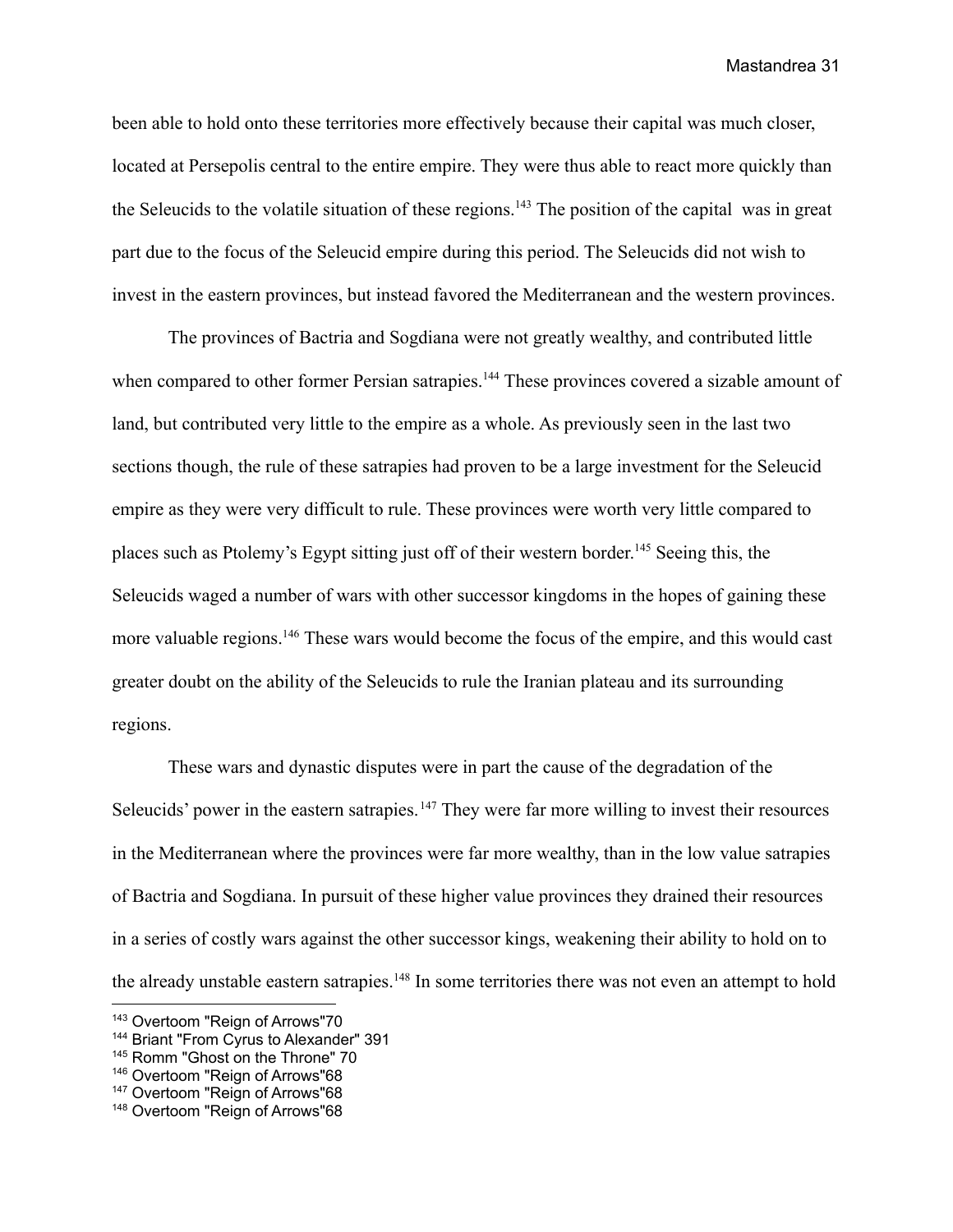the regions; one example of this is the Indus valley. Seleucus I was given 500 war elephants by the Mauryan empire in exchange for the territory.<sup>149</sup> He would later use these elephants in his war against Antigonus in the west of the empire to take Syria.<sup>150</sup> From this instance the motivations of the Seleucids are clear that the eastern satrapies were only useful in how they could fund their war efforts against the other successor kings. While this is an extreme example of this tendency, the lack of investment seen in the eastern provinces supports such a hypothesis.

There was some investment of the eastern satrapies by the Seleucids, but this came mainly in the form of the military colonies established to pacify the regions.<sup>151</sup> In these settlements, people were given plots of land in the eastern satrapies in exchange for military service.<sup>152</sup> This served the purpose of both cultivating that land, and freeing up soldiers for the Seleucid war efforts in the Mediterranean. These soldiers were primarily to defend the eastern satrapies from foreign attacks, and so the Seleucids hoped that they could focus their resources on the wars in the Mediterranean. In theory, this system created a self sufficient system of defense for the region, and there would be little need for intervention from the imperial army. This would clearly not be the case though, and the rise of the Parthians and the Greco-Bactrian kingdoms shows how these seemingly self-sufficient systems could be overcome without aid from the seat of the empire.

This reluctance to properly settle the eastern satrapies also extended to the Greek settlers of the region. The original settlers of the colonies in these regions were for the most part veterans in Alexander's army who had done their service and were semi-retired to garrison duty in these colonies.<sup>153</sup> These men would be left to defend these cities against outside threats and serve as

<sup>149</sup> Fauconnier "Ex Occidente Imperium" 122

<sup>150</sup> Fauconnier "Ex Occidente Imperium" 122

<sup>&</sup>lt;sup>151</sup> Tarn "Greeks in Bactria" 6

<sup>&</sup>lt;sup>152</sup> Tarn "Greeks in Bactria" 8

<sup>153</sup> Cohen "Hellenistic Settlement" 285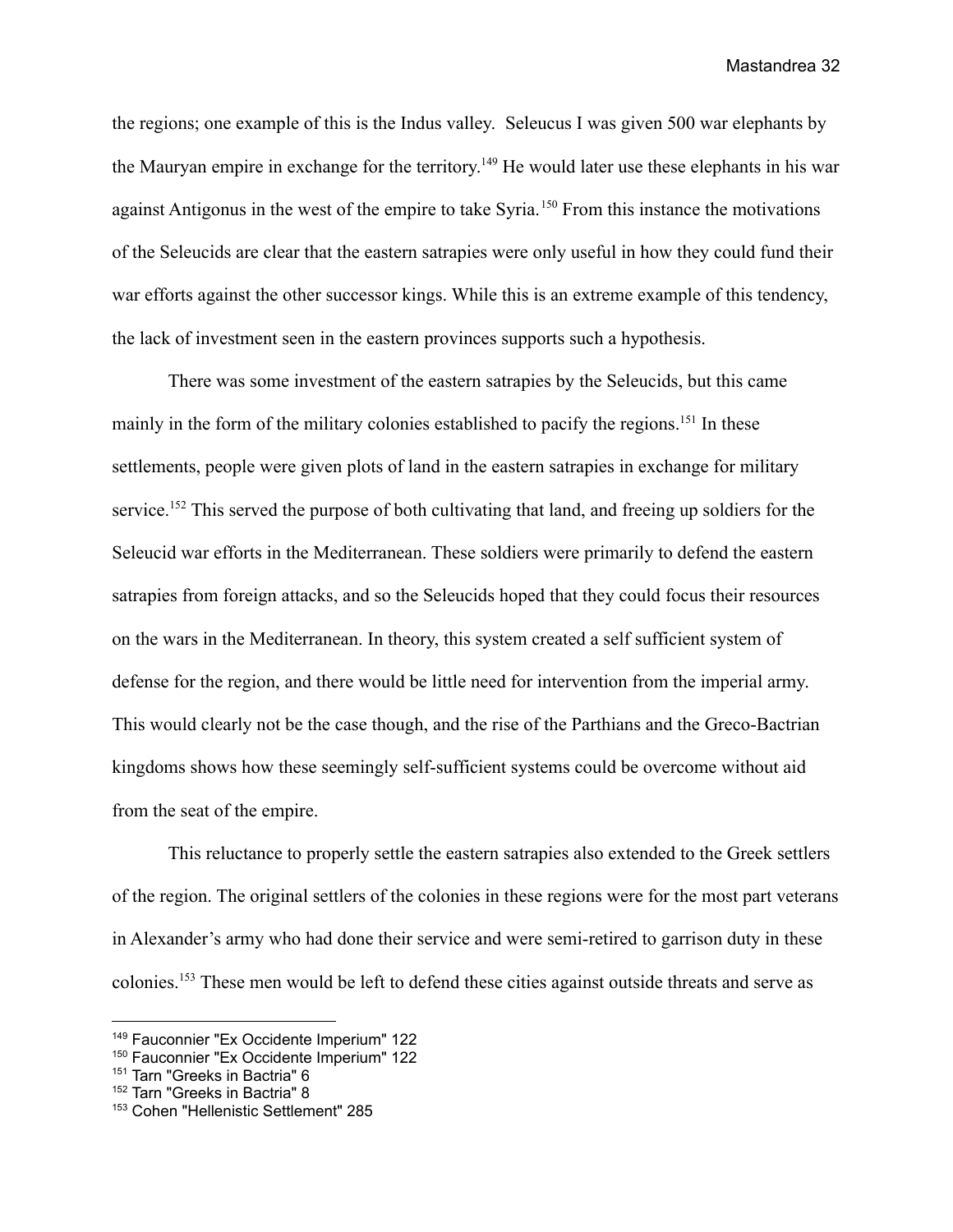the initial settlers of these cities.<sup>154</sup> These soldiers as mentioned earlier were not entirely Greek though, and did not further any goal of Hellenization in the eastern satrapies. Then there were those who were Greek. Most of these veterans were searching for a way to leave the region, and upon the death of Alexander in 323 BC a mass exodus of these Greeks was seen from the eastern satrapies.<sup>155</sup> These regions were far less safe than the western provinces, with frequent ambushes and attacks on the settlements in these regions.<sup>156</sup> To the average Greek, there was little value in settling in these regions, and because of this there was not a significant Greek population in the region during Seleucid rule.

Later in the Seleucid Empire this region would be almost entirely forgotten in the face of wars that they were fighting in the Mediterranean.<sup>157</sup> This neglect of these regions effectively allowed powers such as the Parthians to fully take root in these regions.<sup>158</sup> The highly regionalized nature of the empire exacerbated this problem. As the direct control of the Seleucids weakened in the region, each regional government became more independent from imperial control. With the treasury of the Seleucid government drained by wars in the Eastern Mediterranean, there were few resources left to invest in the eastern satrapies.<sup>159</sup> The Seleucids would not invest their resources into keeping these provinces and instead allowed them to take small steps towards independence that would eventually allow the creation of regional kingdoms such as the Parthians and Greco-Bactrian kingdom.

#### **3. Synthesis**

The reasons for the successes and failures of the Ptolemaic dynasty and Seleucid Empire respectively comes down to the history of these regions, and the types of economies that they

<sup>154</sup> Cohen "Hellenistic Settlement" 285

<sup>&</sup>lt;sup>155</sup> Romm "Ghost on the Throne" 110

<sup>156</sup> Romm "Ghost on the Throne" 112

<sup>157</sup> Overtoom "Reign of Arrows"67

<sup>158</sup> Overtoom "Reign of Arrows"67

<sup>159</sup> Overtoom "Reign of Arrows"67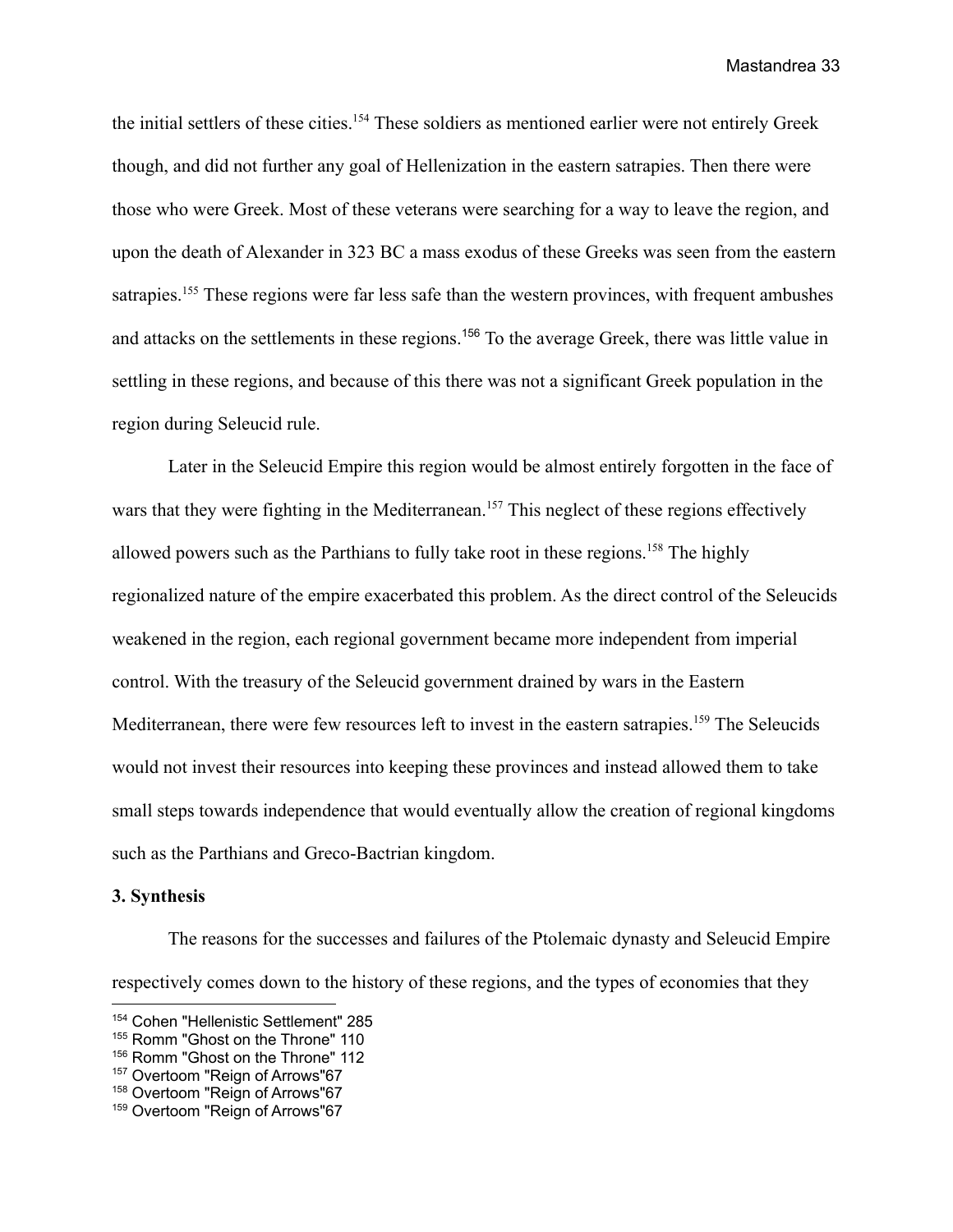possessed. Egypt flourished as Ptolemy was able to draw on the very functional system of the pharaoh to establish himself as the autocrat of Egypt.<sup>160</sup> The Seleucids drew upon a much different system inherited from the Persians in order to establish their rule in the eastern satrapies, but this system was flawed when they inherited it. The Egyptians focused their energy on investing their wealth within the empire, while the Seleucids were focused on the conquest of regions outside of their empire often at the expense of regions that they already held. Lastly, the Egyptian society was very culturally unified whereas the Seleucid empire was very diverse and disunified in comparison. The combination of these differences shows why the outcomes of these two successor kingdoms were so different.

The Egyptians succeeded in Egypt due to the wealth and cultural unity of their region, using these Ptolemy was able to take power through a blanket approach to his region. Meanwhile, the Seleucids contended with a multitude of different groups, with their only cultural constant being the systems implemented by a previous conqueror. The Seleucids then did not have the luxury of taking a blanket approach to the rule of the eastern satrapies, but instead had to invest a great amount of resources into their control of these regions in order to tailor them to specific groups. Especially, they struggled with the nomadic roots of many of these peoples,  $161$ which differed so greatly from the Greek styles of life that their army could not effectively fight against them.<sup>162</sup> These factors all played into the collapse of the eastern satrapies, and paved the way for the rise of new kingdoms in the region.

# **IV. Conclusion**

From this exploration of these two successor states, differences have appeared between the two that make clear the reasons for the collapse of the eastern satrapies under the Seleucid

<sup>&</sup>lt;sup>160</sup> Manning "The Last Pharaohs" 35

<sup>&</sup>lt;sup>161</sup> Overtoom "Reign of Arrows"35

<sup>162</sup> Overtoom "Reign of Arrows"36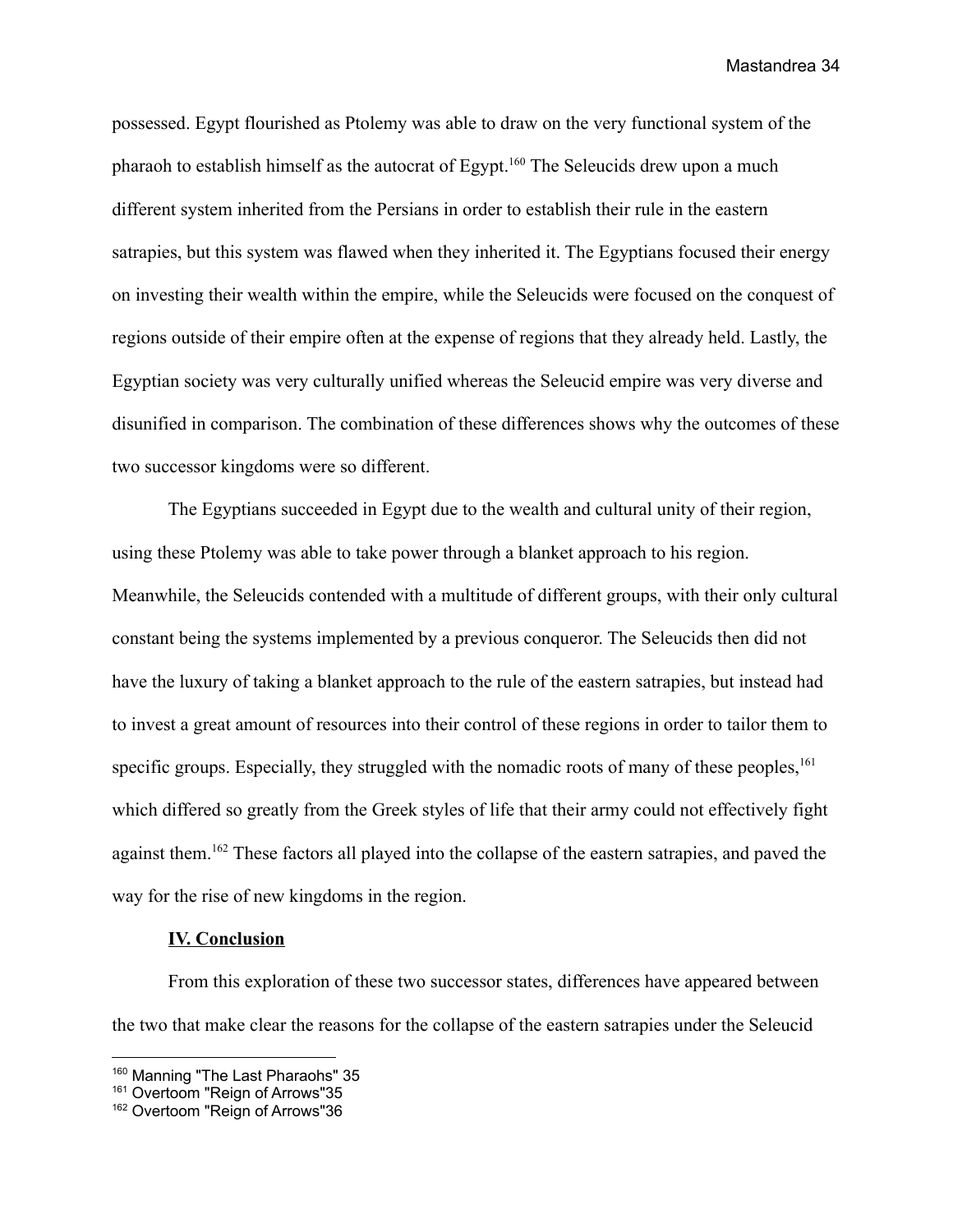empire. Egypt would go on to survive this period mostly intact, reaching all the way until the Roman period, when they would finally succumb to Roman expansion. Ptolemaic shaping went farther than that though as, "... Ptolemaic rule captured Egyptian civilization in a form that would become its canonical image until just a little less than two centuries ago."<sup>163</sup> Meanwhile, Seleucid rule failed in creating a lasting image of itself in the eastern satrapies. Instead it left behind states such as the Greco-Bactrian kingdom and the Parthians. The empire had proved too cumbersome to sustain itself due to its immense size.<sup>164</sup> This created the fractured eastern kingdoms as Seleucid power began to diminish in these far flung regions of the empire. This would be the legacy of the Seleucids in this region, not as successful conquerors, but instead as a series of failures and failed states in unstable provinces on their eastern borders.

Greek civilization represented a sort of cultural dominance in the regions that they ruled, and this can be seen through the Hellenisation of many cultures. During the Seleucid period they greatly failed in creating a unified culture in the eastern satrapies, and the consequences of this failing are made very apparent in the collapse of these regions. Specifically they failed in creating security to the eastern satrapies, and instead created a very hostile environment.<sup>165</sup> In this environment many different cultures would clash under the same banner of the Seleucid empire. While they themselves did not create this cultural divide in the East, they did not take any steps to create a lasting unity in the region.

The region has grown and changed as time went on, new forces and ideologies have come up in the region that leave a far different political landscape than what exactly faced the Seleucids in the third and fourth centuries BC. It is important not to read modern cultural ideas

<sup>&</sup>lt;sup>163</sup> Manning "The Last Pharaohs" 206

<sup>&</sup>lt;sup>164</sup> Overtoom "Reign of Arrows"66

<sup>165</sup> Overtoom "Reign of Arrows"65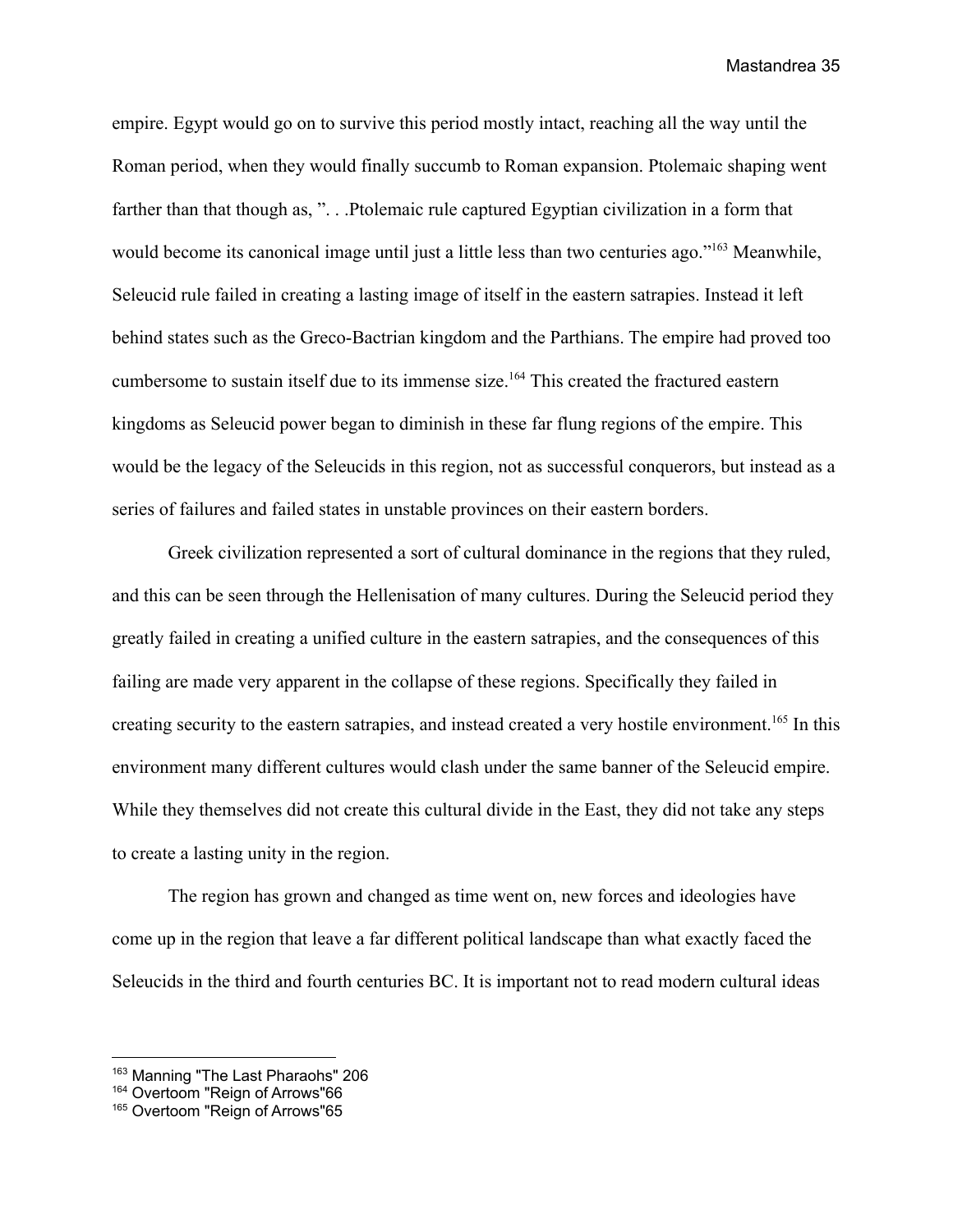about the region into these ancient situations.<sup>166</sup> While there are lessons that can be learned from the Seleucid occupation of the eastern satrapies, it is all too easy to misapply these to modern conflicts in the region.<sup>167</sup> For more reading on matters like this the historians Edward Anson "Counter-Insurgency" and Timothy Howe have done excellent research and started a very worthwhile debate on what we can learn from the failings of the Seleucid Empire. That being said, there are aspects of the Seleucid failure in this region that would play into later historical situations. One such empire that was greatly affected by the cultural collapse of the eastern parts of the Seleucid empire was the Romans.

The Romans would later come into contact with the Parthian empire, spawned from the failures of the Seleucids in the eastern satrapies.<sup>168</sup> The Parthians would serve as a great rival to the Romans for the latter half of the first century. <sup>169</sup> The Parthians were able to succeed where the Seleucids failed mainly due to their ability to incorporate other cultures into theirs more easily than the Seleucids.<sup>170</sup> This allowed them to become much more prosperous and rule for much longer than the Seleucids had in the multicultural environment of the eastern satrapies.<sup>171</sup> Ruling in these regions was possible as demonstrated by both the Parthians and the Persians, but the Seleucids lacked the means to effectively establish their rule in these regions.

The Seleucids being focused on the West of their empire could have foreseen the problems growing in the eastern satrapies had they given them the level of attention that they needed to prosper. Instead the Seleucids turned their attention and energy to fighting wars in the eastern Mediterranean in more historically Greek areas. There was little attempt to Hellenize the east beyond the naming of cities and import of Greek goods. Any Hellenistic settlement

<sup>166</sup> Howe "Afghan Insurgency" 157

<sup>&</sup>lt;sup>167</sup> Howe "Afghan Insurgency" 158

<sup>168</sup> Overtoom "Reign of Arrows"1

<sup>169</sup> Overtoom "Reign of Arrows"1

<sup>&</sup>lt;sup>170</sup> Overtoom "Reign of Arrows"14

<sup>171</sup> Overtoom "Reign of Arrows"15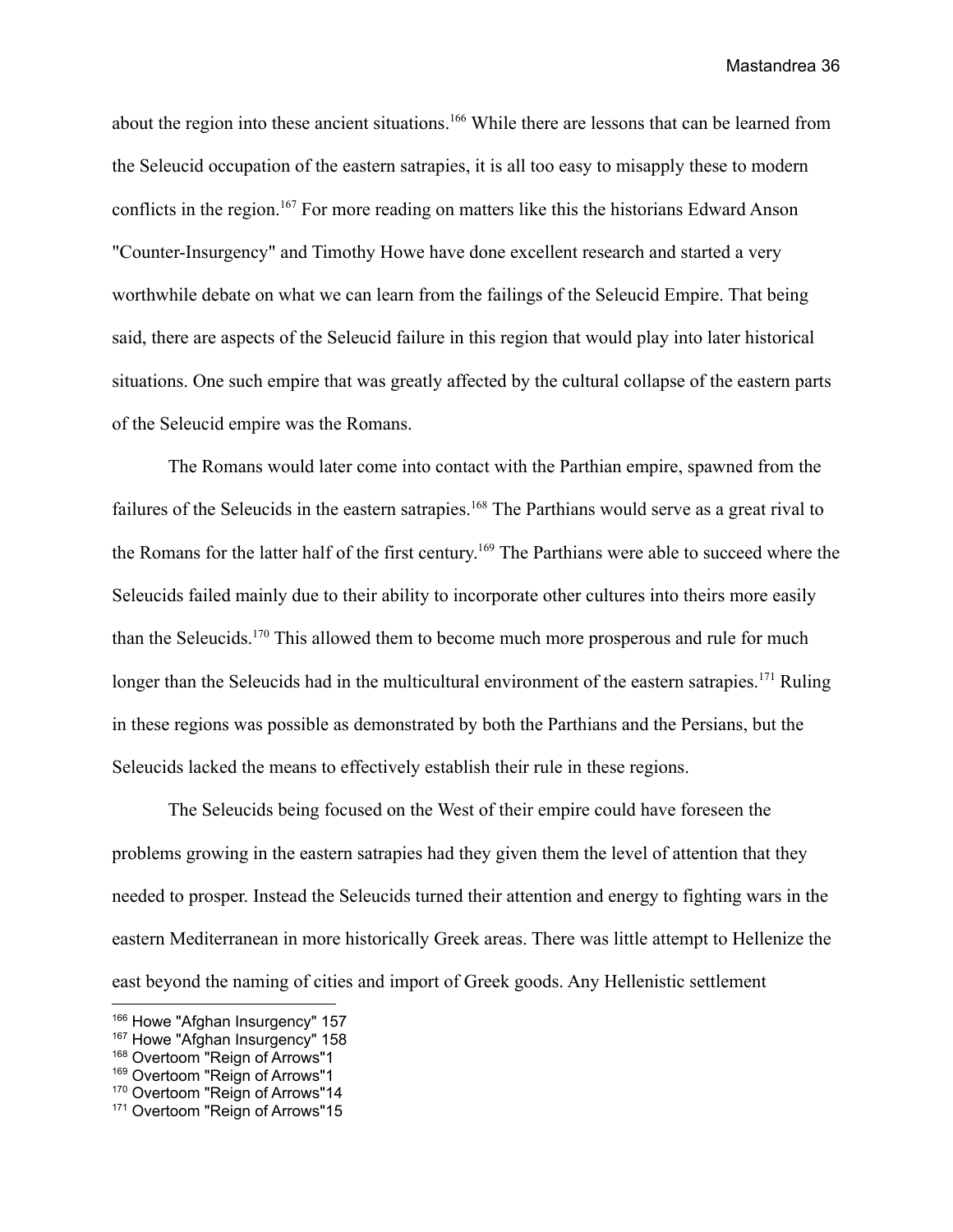attempted in the region was not well enough supported by the empire to become a success, but was instead allowed to be destroyed by the native peoples of the region. The peoples in these regions did not see themselves as Seleucid subjects, but foremost saw themselves as members of their own personal cultural groups. With little Seleucid intervention and presence in the region this idea was reinforced and grew into the revolts that could be seen in the region.

So, the Seleucid occupation of Bactria, Sogdiana, and Parthia has been rightfully deemed as a failure in all respects. Instead of maintaining control over these regions, they allowed great rival states to establish themselves and take root in the regional economies of their own empire. Some of these states would go on to outlast the Seleucids themselves, as is the case with the Parthians.<sup>172</sup> The comparison of Ptolemy's Egypt makes this failure all the more striking, but also more understandable. The situation that the Seleucids had inherited was not an enviable one when compared to the situation that Ptolemy found himself in at the beginning of the Diadochi Period. This was not helped by the fact that the eastern satrapies were afforded so little attention by the Seleucids that intervention on many of these problems would come far too late to solve them as seen with the establishment of the Greco-Bactrian kingdom. The collapse of the eastern satrapies brings to the fore questions of how a multicultural empire should be established, and by what means different groups of people can be united under a common state. While the Seleucids failed in establishing this multicultural empire, the lessons of the Seleucids can still be used to see what does not work, and temper modern understandings of multiculturalism, counter insurgency, and state building.

To make a complex situation simple, the failures of the Seleucids in the eastern satrapies can be summed up into three main points: the cultural groups present in these regions, the western focus of the empire, and the administrative difficulties associated with ruling such large

<sup>172</sup> Overtoom "Reign of Arrows"247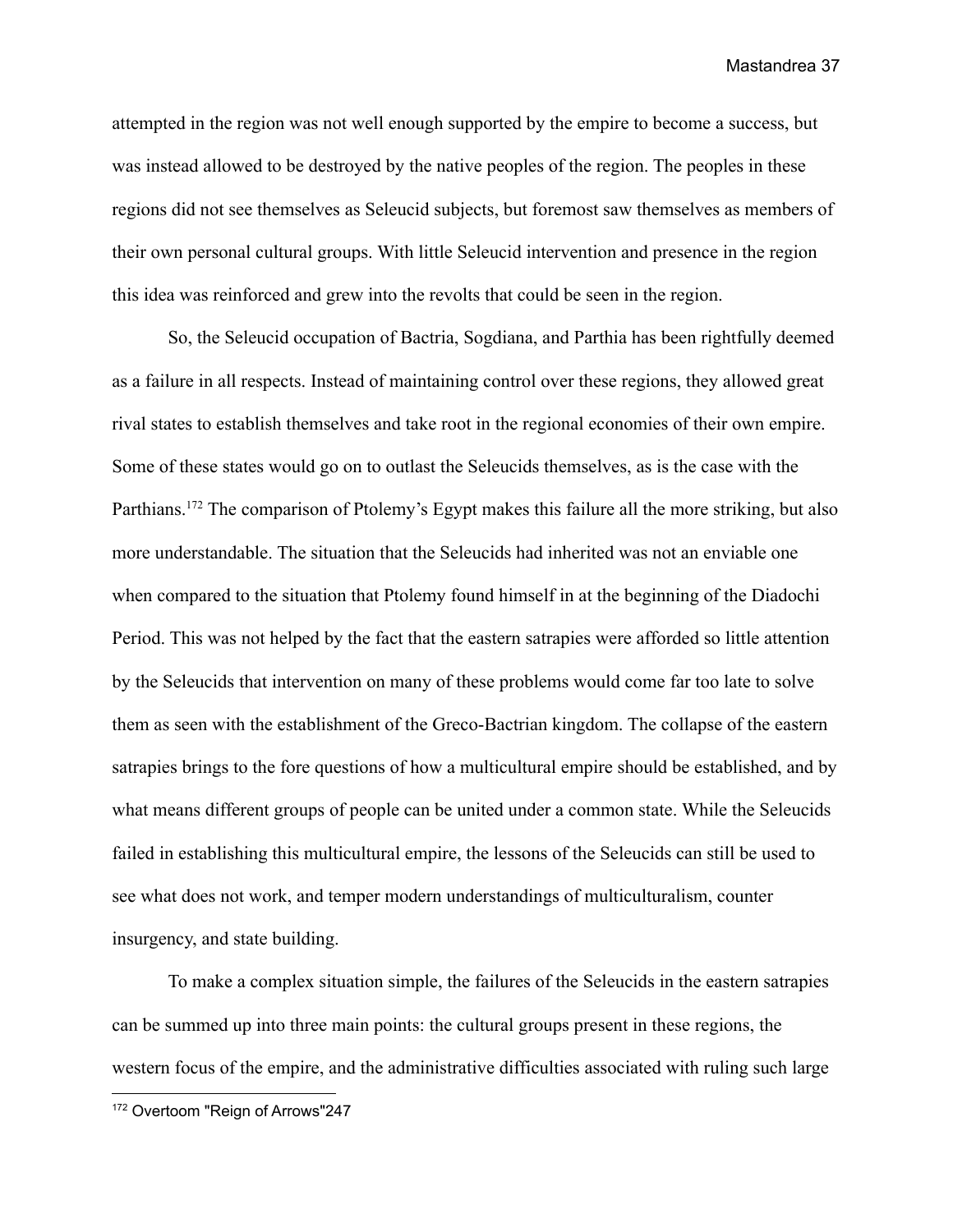varied regions. These factors each helped in their own way to destabilize these regions in such a way that their collapse was inevitable. While the Seleucids were given unstable regions to rule, they did little to solve the problems that made them so volatile, and instead allowed them to grow mostly unchecked until they boiled over into outright revolt.